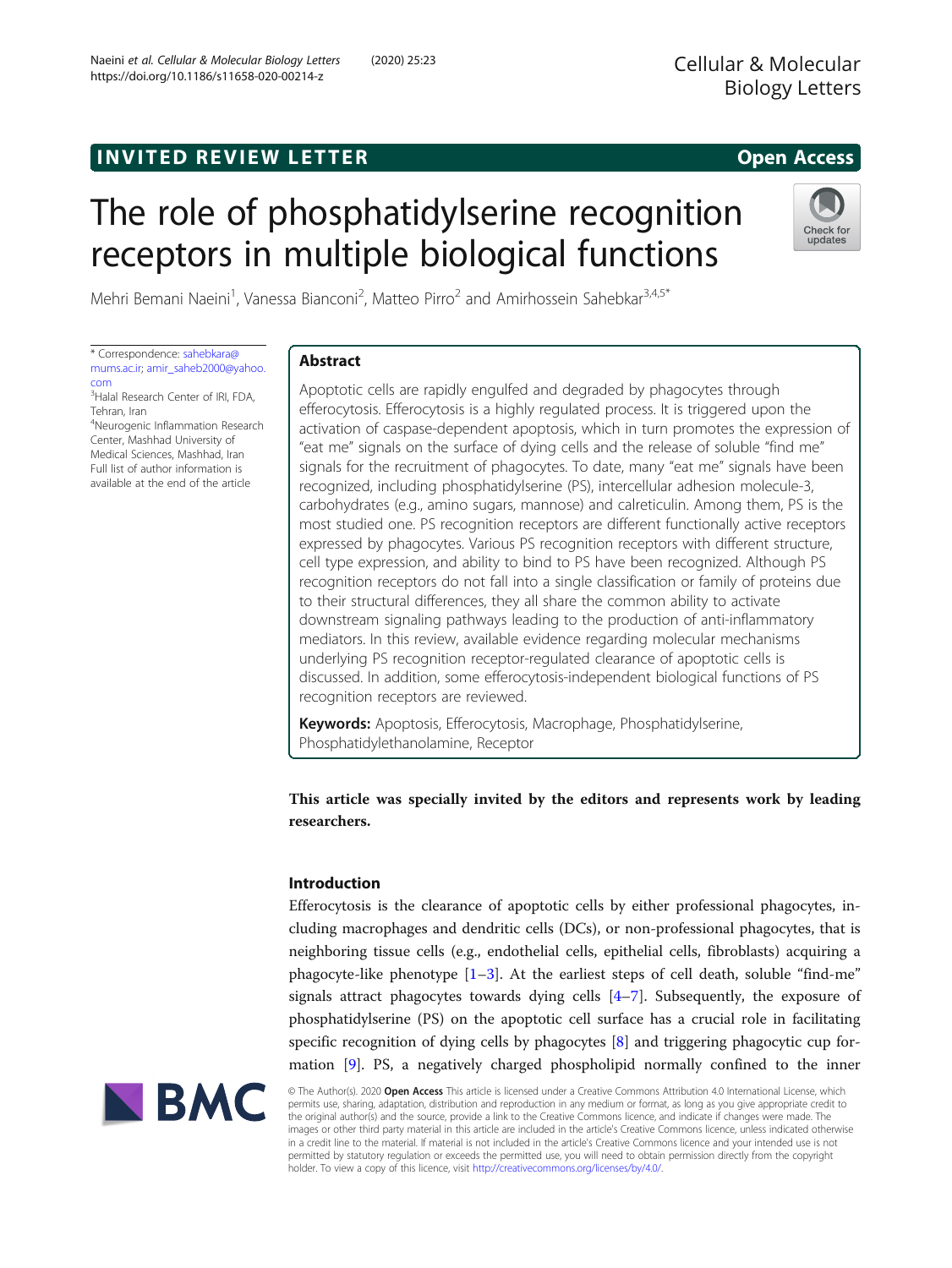plasma membrane leaflet by flippases, is externalized on the apoptotic cell surface by scramblases [[6,](#page-10-0) [10](#page-10-0)–[12\]](#page-11-0). Several molecules, including secreted soluble proteins [e.g., growth arrest-specific gene 6 (Gas6), protein S (ProS), and milk-fat globule epidermal growth factor 8 (MFG-E8)] and type I membrane proteins expressed on the phagocyte surface (e.g., CD300) may recognize PS. Ligation between PS on the apoptotic cell surface and PS recognition receptors is essential for phagocyte cup formation and engulfment [[13\]](#page-11-0). In fact, the inhibition of either PS or PS recognition receptors has been reported to be sufficient to block apoptotic cell removal by phagocytes [\[14](#page-11-0), [15](#page-11-0)]. Noteworthy, other molecules apart from PS have been recognized as "eat me" signals on the apoptotic cell surface [e.g., intercellular adhesion molecule-3 (ICAM-3), carbohydrates, and calreticulin] [[16](#page-11-0)–[20\]](#page-11-0) (Fig. 1). However, whether their ligation with specific phagocyte receptors may further augment engulfment remains to be clarified [\[21](#page-11-0)]. In addition, a phospholipid other than PS [i.e., phosphatidylethanolamine (PE)] is asymmetrically expressed on the surface of apoptotic cells. However, its specific role in apoptosis has not been fully clarified. In this review, we will discuss the role of PS recognition receptors in efferocytosis. In addition, some efferocytosis-independent biological functions of PS recognition receptors will be reviewed.



Fig. 1 Recognition of apoptotic cells by phagocytes. Numerous receptors on the phagocyte membrane interact with "eat me" signals on the apoptotic cell surface either directly or indirectly through bridging molecules. Apoptotic cells can attract phagocytes through the release of soluble molecules, namely "find me" signals. Instead, healthy cells express "don't eat me" molecules to avoid phagocytosis. BAI1, brainspecific angiogenesis inhibitor-1; C1q, complement component 1q; FcR, Fc fragment of immunoglobulin G receptor; Gas6, growth arrest-specific gene 6; ICAM-3, intracellular adhesion molecule-3; LOX-1, lectin-like oxidized low-density lipoprotein receptor-1; LRP, LDL receptor-related protein; PS, phosphatidylserine; MerTK, c-mer proto-oncogene tyrosine kinase; MFG-E8, milk-fat globule epidermal growth factor 8; PSR, PS receptor; SRA, scavenger receptor class A; TIM-4, transmembrane immunoglobulin and mucin domain protein 4; αVβ3, vitronectin receptor; β2GPI, beta 2-glycoprotein 2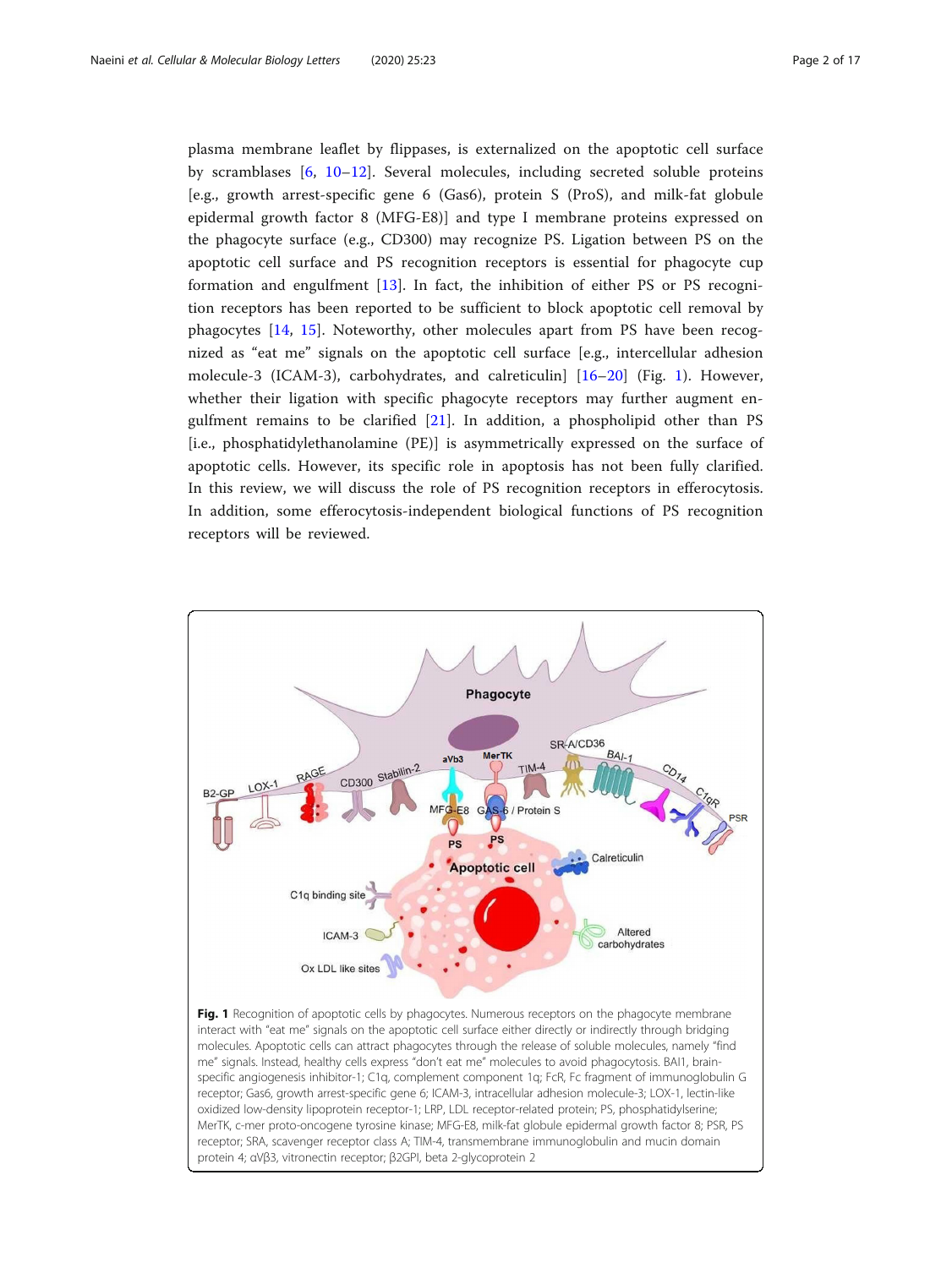#### Exposure of PS: apoptotic and non-apoptotic role

Generally, exposure of PS on the membrane of apoptotic cells leads to cell removal by phagocytes through efferocytosis. In physiological conditions, as efferocytosis occurs efficiently and swiftly, it is hard to find free apoptotic corpses throughout body tissues, even when large numbers of cells undergo apoptosis. Such effective clearance of cells that are no longer desired or are functionally abnormal is crucial for the maintenance of tissue homeostasis and for the prevention of various diseases including cancer [\[22,](#page-11-0) [23\]](#page-11-0), degenerative diseases of the central nervous system, atherosclerosis and autoimmune diseases [[24](#page-11-0)–[28\]](#page-11-0). Therefore, efferocytosis mediators may represent potential therapeutic targets for either the prevention or the treatment of these pathological conditions [[29](#page-11-0)–[31\]](#page-11-0).

However, the binding between PS and the PS recognition receptor has a regulatory role also in different efferocytosis-independent biological processes [e.g., platelet activation [\[32\]](#page-11-0), osteoblast-mediated mineralization [[33\]](#page-11-0), cell fusion [\[34](#page-11-0)], viral infections [\[35](#page-11-0)]]. Reportedly, PS exposure has a crucial role in axonal fusion, that is, the process in which a regrowing axon reconnects with its detached segment, leading to the structural and functional restoration of the injured neuron [\[36](#page-11-0)]. PS externalization, by facilitating cellcell contact between myoblasts, seems to play a regulatory role in the early phases of myotube formation, that is, the fusion of an individual myoblast into multinucleated cells differentiating into myocytes [[34\]](#page-11-0). PS is externalized by trophoblasts and mediates intertrophoblastic fusion during placental development [\[37](#page-11-0)]. Non-apoptotic macrophages are known to externalize PS and recognition of PS-expressing macrophages by CD36 triggers macrophage fusion, thereby mediating the formation of multinucleated giant cells [[38](#page-11-0), [39](#page-11-0)].

Moreover, PS exposure has a crucial role in different infections. The presence of PS on the surface of some enveloped and non-enveloped viruses (i.e., apoptotic mimicry) has been reported to promote viral infectivity by facilitating viral entry in host cells expressing PS recognition receptors and enhancing immune escape by infected cells [\[40](#page-11-0)–[42](#page-11-0)]. In addition, during infections by different pathogens [e.g., human immunodeficiency virus (HIV), hepatitis C virus (HCV), Plasmodium, Leishmania or Mycobacterium leprae], antiphospholipid antibodies, including anti-PS, are detectable in the serum of a high percentage of patients [[43](#page-11-0), [44\]](#page-11-0). In the case of Plasmodium infection, the binding between anti-PS antibodies and infected PS-exposing erythrocytes has been suggested to have a crucial role in the removal of intracellular pathogens. Indeed, although infected PS-exposing erythrocytes express high levels of CD47, a "do-not-eat-me" signal [\[45\]](#page-11-0), their interaction with anti-PS antibodies mediates their phagocytosis and exerts a protective effect against Plas-modium [[44\]](#page-11-0). Furthermore, the binding of soluble PS released by tumor cells to the PS receptor (PSR) has been shown to result in the production of anti-inflammatory mediators that block antitumor immune responses [e.g., tumor growth factor (TGF)-β, interleukin  $(IL)$ -10 and prostaglandin E2 (PGE2)] [\[46](#page-11-0)].

Several members of the galectin family induce the exposure of PS on the surface of inflammatory cells. However, Gal-1- and Gal-3-induced externalization of PS promote differential responses in T cells and neutrophils. Gal-3, but not Gal-1, induces both PS exposure and apoptosis in primary activated human T cells, whereas both Gal-1 and Gal-3 induce PS exposure but not cell death in neutrophils. Noteworthy, although in some conditions galectin-induced PS exposure does not occur in cells undergoing apoptosis, it can induce cell paraparesis, that is, sensitization to phagocytic clearance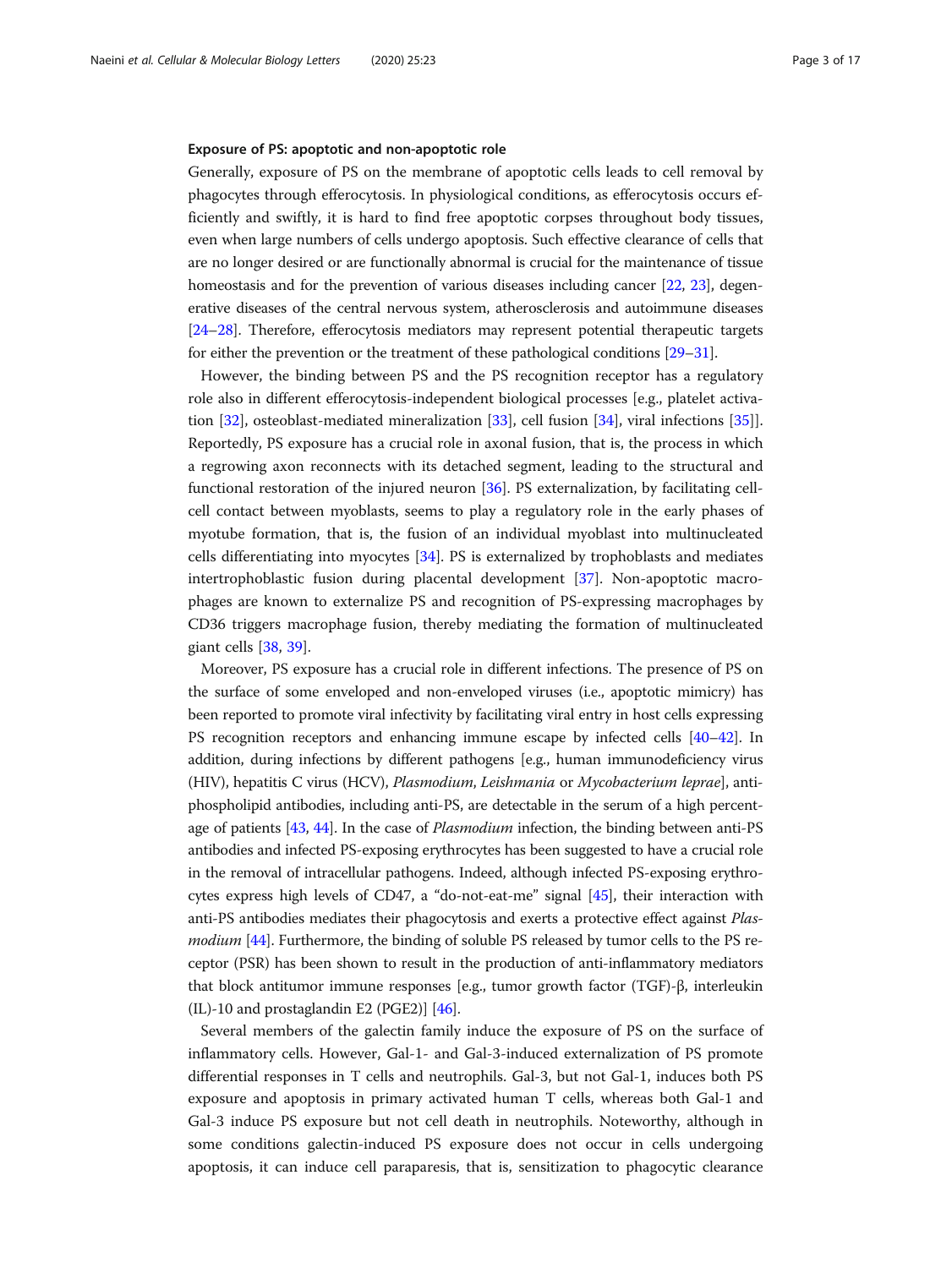[[47\]](#page-12-0). Indeed, in some circumstances galectin-induced PS exposure is independent of evident alterations in mitochondrial potential, caspase activation, membrane morphology or cell death typically seen in apoptotic cells [[47](#page-12-0)]. Also, it may be fully reverted after galectin removal without determining any subsequent alteration in cell viability [[47\]](#page-12-0). Such phagocytic removal of living cells promoted by Gal-1 and Gal-3-induced PS externalization represents a peculiar model of cellular turnover and regulation of various cellular processes, including cellular trafficking and immunological synapse formation [\[48,](#page-12-0) [49\]](#page-12-0).

## PS recognition receptors

### Biological functions of PS recognition by TAM family members/ProS/Gas6

Axl (also known as UFO),Tyro3 and Mer are members of a subfamily of receptor tyrosine kinases (RTKs) named TAM (from the first letters of Tyro3, Axl, and Mer) [[50](#page-12-0)]. They were identified as PS recognition receptors by using anti-PS antibodies to screen the human cDNA expression library from B lymphoblastoid λgt11 [[51\]](#page-12-0), and by polymerase chain reaction (PCR) amplification using degenerate oligonucleotides [[52](#page-12-0)]. Axl, Tyro3 and Mer bind to the carboxy terminal domains of their ligands (i.e., ProS and Gas6) [\[53](#page-12-0)], which in turn bind to PS through their amino terminal domains [[54](#page-12-0)–[56](#page-12-0)], thereby acting as 'bridges' between PS on apoptotic cells and TAM receptors on phagocytes [\[57\]](#page-12-0). Noteworthy, ProS has no affinity for Axl [\[58](#page-12-0)], while Gas6 binding to Axl occurs with a higher affinity as compared to Gas binding to Mer and Tyro3 [[59\]](#page-12-0). Upon ligation with either ProS or Gas6, the dimerization of TAM receptors occurs, leading to the phosphorylation of tyrosine residues in their cytoplasmic region [\[60](#page-12-0)] and to the activation of different downstream signaling pathways.

TAM receptors may be variably expressed in different tissues and cell types. Tyro3 is expressed in prostate, cerebral cortex and olfactory bulb. Axl is expressed in lipopolysaccharide-treated macrophages, osteoblasts, uterus and ovary. Mer is expressed in resident peritoneal macrophages, lung, small intestine and retinal pigment epithelial cells [\[13](#page-11-0)].

Under physiological conditions, TAM receptors are involved in either efferocytosisdependent or efferocytosis-independent biological processes, including the regulation of inflammatory cytokine release, cell proliferation/survival, cell adhesion and migration, platelet activation and thrombus formation [[61](#page-12-0), [62](#page-12-0)].

Several studies have recognized the oncogenic role of the abnormal expression of TAM receptors in a wide variety of tumors [[63](#page-12-0), [64\]](#page-12-0). One the one hand, excessive TAM receptor activation may promote tumor immune escape through the induction of an immunosuppressive response in the tumor microenvironment [\[65](#page-12-0)–[67](#page-12-0)]. On the other hand, TAM receptor activation may stimulate tumor cell proliferation and survival by increasing the production and release of TGF-β [[68](#page-12-0)]. Therefore, therapeutic inhibition of TAM receptors may represent a potential strategy to inhibit tumor progression [[69](#page-12-0), [70\]](#page-12-0).

Moreover, TAM receptors have been reported to have a crucial role in the regulation of immune response in different pathological conditions. Accordingly, the inhibition of TAM receptor-activated intracellular signaling pathways has been suggested to have a therapeutic role in the treatment of sepsis and post-transplantation organ rejection [[71\]](#page-12-0). By contrast, sustained TAM receptor inhibition has been associated with the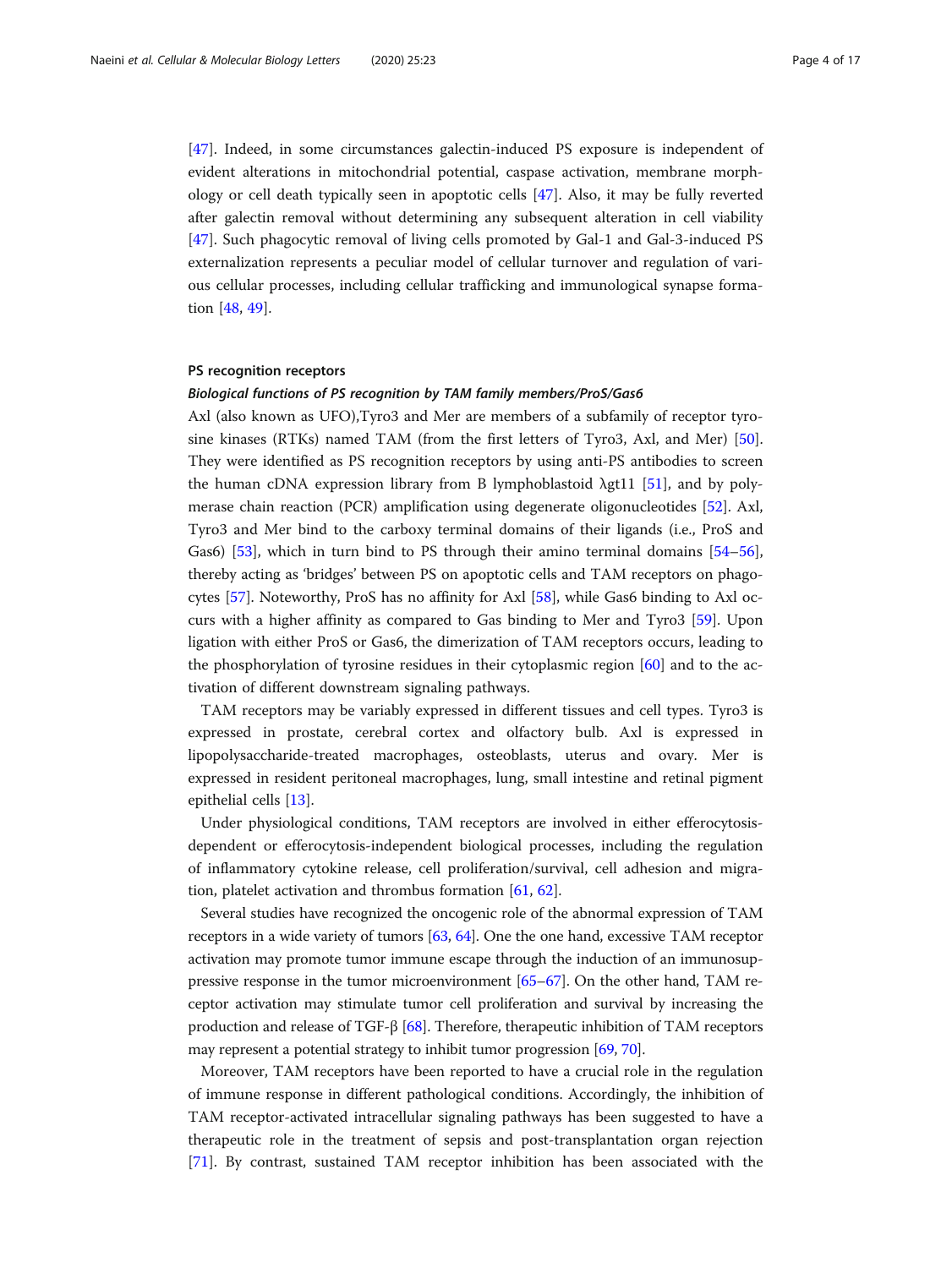pathogenesis of various autoimmune diseases, including systemic lupus erythematosus and rheumatoid arthritis [\[66](#page-12-0), [72](#page-12-0)–[74\]](#page-12-0).

Finally, a variable association has been described between TAM receptor activation and atherosclerosis progression. Accordingly, defective Mer function has been reported to induce the accumulation of apoptotic foam cells and the formation of necrotic cores within atherosclerotic plaques [\[75](#page-12-0)–[77](#page-12-0)], whereas Gas6 binding to TAM receptors has been shown to promote atherogenesis by increasing endothelial activation, monocyte chemotaxis and vascular smooth muscle cell (VSMC) differentiation into foam cells [\[78,](#page-12-0) [79\]](#page-12-0).

#### Biological functions of PS recognition by TIM family members

Members of the transmembrane immunoglobulin and mucin domain (TIM) family are a group of proteins (i.e., TIM-1, TIM-2. TIM-3, TIM-4) which are variably expressed on the inflammatory cell surface and have a crucial role in the regulation of immune responses. The TIM family consists of three members in humans and four members in mice [\[80](#page-12-0)]. Among them, TIM-1 and TIM-4 act as PS recognition receptors, whereas TIM-2 and TIM-3 do not have noticeable PS-binding activity [[81](#page-13-0)].

TIM-1, also known as kidney injury molecule-1 (KIM-1), is a type 1 membrane receptor [\[82](#page-13-0)]. It is a proximal tubular cell (PTC) surface protein which is expressed in a wide range of kidney diseases. Upon PS recognition [[83\]](#page-13-0) it mediates the conversion of tubular epithelial cells into non-professional phagocytes [[84\]](#page-13-0), thereby promoting efferocytosis of apoptotic cells and exerting a protective effect against acute kidney injury [[85](#page-13-0)–[90](#page-13-0)]. However, KIM-1 binding to PS exerts nephroprotective action also through efferocytosis-independent mechanisms, that is, the limitation of renal epithelial cell damage through the inhibition of  $G \alpha 12$  [[91\]](#page-13-0) or the promotion of tubular epithelium repair through activation of the extracellular signal-regulated kinase (ERK)/mitogen-activated protein (MAP) kinase (MAPK) signaling pathway [\[92](#page-13-0)].

Moreover, KIM-1 also plays an immunoregulatory role by controlling Th2, Th1, and Th17 cell differentiation [\[93\]](#page-13-0) and the activation of B cells, DCs, and natural killer (NK) cells [[94\]](#page-13-0). Specifically, KIM-1-mediated efferocytosis induces a pro-tolerogenic immune response, leading to the inhibition of CD4 T-cell proliferation and to the activation of regulatory T cells [[95\]](#page-13-0).

TIM-4 is expressed in a variety of resident macrophages, including peritoneal macrophages, hepatic Kupffer cells, skin CD169+ macrophages [\[59](#page-12-0), [96](#page-13-0)] and CD4+ tangible body macrophages at Peyer patches of the small intestine [\[97](#page-13-0)]. It binds to PS via the IgG domain. TIM-4 itself is not able to mediate efferocytosis [\[98](#page-13-0)] and requires TAM receptors [\[59](#page-12-0)]. Accordingly, macrophages expressing both TIM-4 and TAM receptors (e.g., skin macrophages, resident peritoneal macrophages and Kupffer cells) [\[59\]](#page-12-0) engulf apoptotic cells in two steps, that is, tethering and tickling [\[99](#page-13-0)]. In the tethering step, TIM-4 firmly binds to PS and recruits apoptotic cells to the macrophage surface. In the tickling step, soluble "bridge" proteins (e.g., ProS, Gas6 and MFG-E8) bind to PS on the apoptotic cell surface and to PS recognition receptors on phagocytes, thereby promoting phagocytic cup formation and engulfment. In different tumors TIM-4 has been described as an oncogenic driver which promotes tumor cell proliferation and facilitates immune escape by tumor cells through the induction of an immunosuppressive re-sponse in the tumor microenvironment [[100](#page-13-0)–[102](#page-13-0)].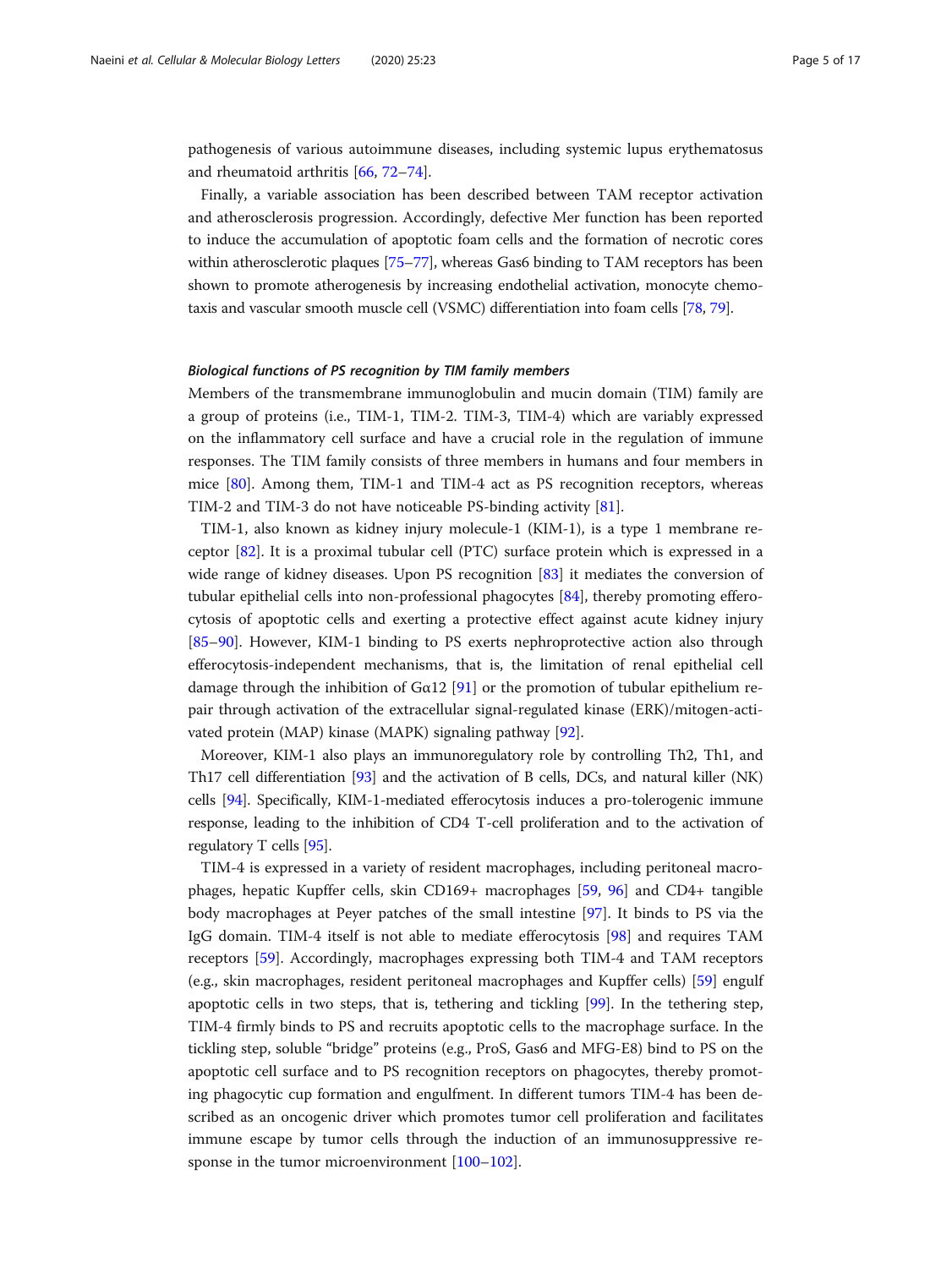#### Biological functions of other PS recognition receptors

Many other cell surface molecules have been shown to recognize PS, including brainspecific angiogenesis inhibitor 1 (BAI1), lectin-like oxidized low-density lipoprotein receptor-1 (LOX-1), stabilin-1 and stabilin-2, CD300a, CD300b, CD300f, receptor for advanced glycosylation end products (RAGE), complement component 1q (C1q), β2 glycoprotein I (β2GPI), annexins, integrins αVβ3/β5, and PSR [\[103\]](#page-13-0). Some of these PS recognition receptors have signaling ability, while others mainly act as tethering and adhesion molecules. Their role in multiple biological functions will be discussed in the following section.

#### Biological functions of PS recognition by annexins, β2GPI and C1q

All annexin family molecules, except for one, act as bridging molecules between PS on the apoptotic cell surface and PS recognition receptors on the phagocyte surface [\[104](#page-13-0)].

β2GPI, a well-known phospholipid-binding molecule [\[105,](#page-13-0) [106](#page-13-0)], is expressed by hepatocytes, endothelial cells and placental villous tissues [[107\]](#page-13-0). It can bind to PS-exposing targets and help their interaction with macrophages through the generation of a specific bridging moiety [\[108\]](#page-13-0).

C1q is the first component of the complement cascade pathway, which is part of the innate immune system. Unlike most complement proteins, which are produced by hepatocytes, C1q is mainly produced by macrophages [\[109](#page-13-0)]. C1q binding to PS mediates opsonization and phagocytosis of apoptotic cell debris and other PS-exposing targets, playing a crucial role in regulation of the immune response  $[110-114]$  $[110-114]$  $[110-114]$  $[110-114]$ . In addition, C1q has been shown to slow atherosclerosis progression by promoting macrophage survival and foam cell efferocytotic capacity in the early phases of atherosclerosis [\[115,](#page-13-0) [116\]](#page-13-0).

#### Biological functions of PS recognition by receptors of CD300 family

Receptors of the CD300 family are type I transmembrane proteins that contain a single IgV-like extracellular domain with two disulfide bonds and intracellular immunoreceptor tyrosine-based inhibition motifs (ITIMs) [[117](#page-14-0)]. Among the seven members of this family, only three CD300 molecules (i.e., CD300a, CD300b, and CD300f) have the ability to recognize PS exposed on the outer leaflet of activated cell membranes [[118](#page-14-0)–[120](#page-14-0)].

CD300a is expressed by myeloid cells [\[121](#page-14-0)], lymphoid cells, monocytes, macrophages, mast cells, granulocytes, DCs, NK cells and subsets of B and T cells [[121](#page-14-0)]. Importantly, CD300a does not seem to be involved in efferocytosis. Its main function is the transduction of an inhibitory signal in mast cells leading to the reduced production of proinflammatory mediators [\[121\]](#page-14-0).

CD300f is commonly expressed by myeloid cell lineages and increases myeloid cell efferocytotic ability [[122\]](#page-14-0). In addition, it exerts an immunoregulatory function by inhibiting DC-mediated antigen-specific T-cell responses [\[123](#page-14-0)].

Both CD300a and CD300c may promote viral infections either by facilitating the binding between PS-containing viral particles and host cells or by easing viral escape mechanisms [\[124](#page-14-0)]. Noteworthy, these receptors have demonstrated great potential as therapeutic targets in the treatment of different diseases, including cancer, infectious diseases, allergies and other pathological conditions [[118\]](#page-14-0).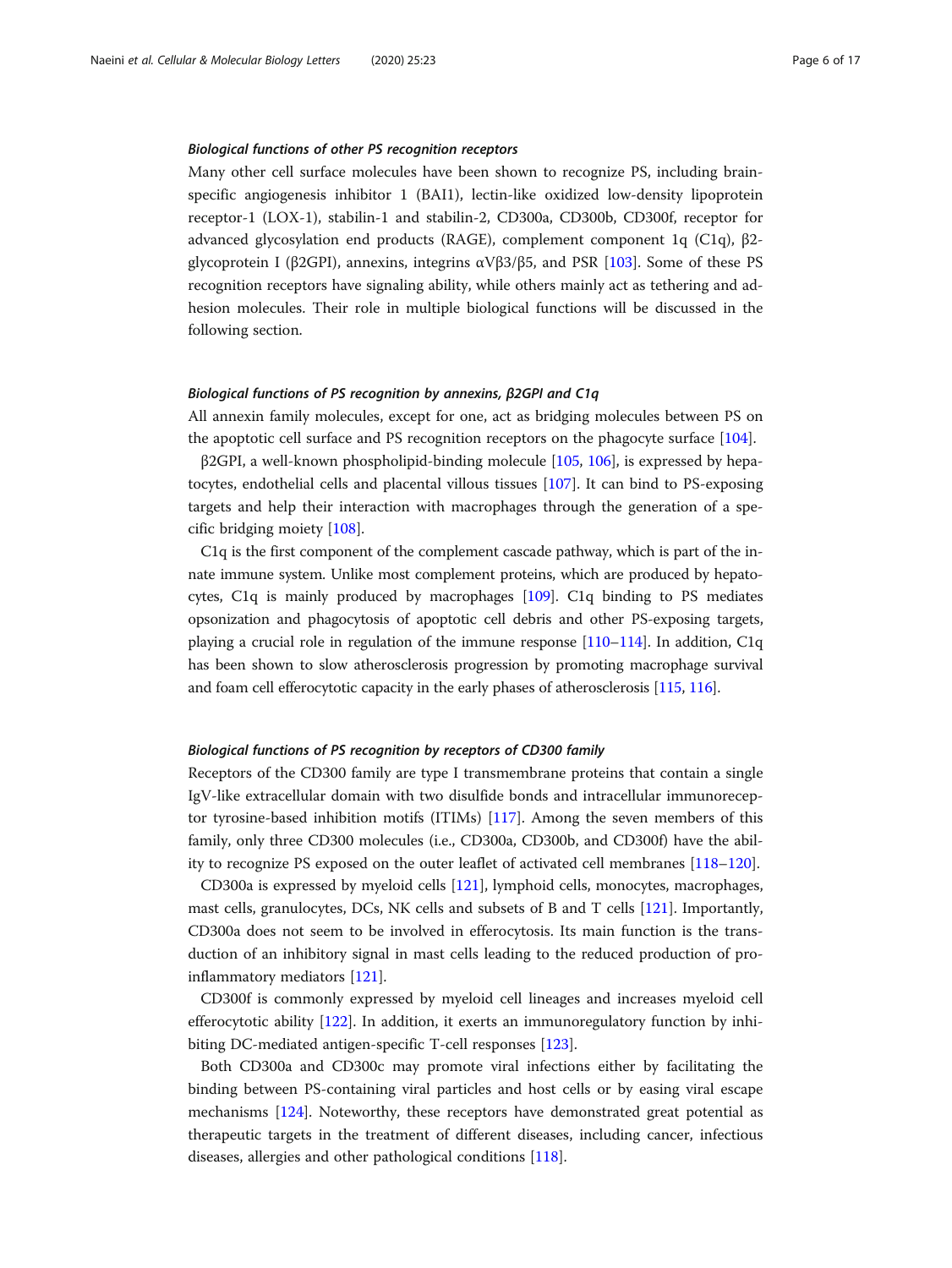#### Biological functions of PS recognition by BAI1, LOX-1 and stabilin1/2

BAI1 is a transmembrane protein and a member of the adhesion-type G-proteincoupled receptor family with the ability of binding to PS via thrombospondin type 1 repeats. BAI1 is expressed in macrophages, myoblasts, glial and neuronal cells. It promotes the engulfment of apoptotic cells by forming a complex with engulfment and cell motility (ELMO)/dedicator of cytokinesis 1 (Dock180)/Rac and participating in the uptake process via actin cytoskeleton remodeling [\[125,](#page-14-0) [126](#page-14-0)]. In addition, under physiological conditions BAI1 promotes mammalian myogenesis by facilitating the myoblast fusion process [\[127\]](#page-14-0).

LOX-1 is a type II membrane protein with a C-type lectin-like domain. It shows the ability to bind to various ligands, including modified lipoproteins [e.g., oxidized lowdensity lipoproteins (oxLDLs), acetylated low-density lipoproteins (acLDLs)], negatively charged phospholipids [e.g., PS and phosphatidylinositol (PI)] [[128](#page-14-0)] and other ligands expressed by apoptotic cells, activated platelets and bacteria [\[129](#page-14-0)]. LOX-1 promotes efferocytosis by mediating the recognition of PS-containing apoptotic bodies [\[11,](#page-11-0) [130](#page-14-0)]. Importantly, LOX-1 also acts as a scavenger receptor mediating the uptake of oxLDLs by macrophages in atherosclerotic plaques [\[131,](#page-14-0) [132](#page-14-0)]. Accordingly, soluble LOX-1 (sLOX-1) has been suggested as a biomarker of cardiovascular risk and LOX-1 receptor blockade has been proposed as a potential therapeutic target for reduction of cardiovascular damage in systemic lupus erythematosus [\[132\]](#page-14-0).

Stabilin-1 and stabilin-2 are multifunctional receptors, which share structural similarities but have significant functional differences. Structurally, stabilin-1 is a type-1 transmembrane receptor with a short cytoplasmic tail [[133](#page-14-0)] and a scarce ligand repertoire. It is expressed in macrophages and in non-continuous sinusoidal endothelial cells of liver [[134\]](#page-14-0), spleen, lymph nodes and adrenal cortex [[135](#page-14-0)–[137](#page-14-0)]. The involvement of stabilin-1 in direct cell-cell communications appears to be crucial for cell migration [[133\]](#page-14-0), tissue homeostasis [[138](#page-14-0)], and tumor development [\[139\]](#page-14-0). Stabilin-1-expressing macrophages have a pivotal role in maintaining tissue homeostasis and protecting against organ fibrosis in chronic liver injury [[140\]](#page-14-0). In addition, stabilin-1 expression on macrophages contributes to the induction of an immunosuppressive profile in normal pregnancy of humans and to the maintenance of vascular integrity through the clearance of infected apoptotic endothelial cells in sepsis [\[141](#page-14-0)–[143\]](#page-14-0). Finally, a stabilin-1-mediated pro-atherogenic effect has been suggested, as stabilin-1-expressing circulating monocytes of patients with familial hypercholesterolemia (FH) have shown increased CD36 mediated uptake of oxLDL [\[133](#page-14-0)]. Stabilin-2 is highly expressed in non-continuous sinusoidal endothelium of spleen, liver [[134](#page-14-0)], lymph nodes and bone marrow [\[144](#page-14-0)] but shows restricted expression on a few macrophages including alveolar macrophages [[138\]](#page-14-0), and human monocyte-derived macrophages (HMDMs) [\[145](#page-14-0)]. Unlike stabilin-1, stabilin-2 seems to be a proper clearance receptor for hyaluronic acid (HA) on sinusoidal endothelial cells in the liver and a scavenger receptor for modified unwanted-self products [[133](#page-14-0), [135](#page-14-0), [146](#page-14-0)]. Given the inhibitory action of HA in tumor cell metastasis, stabilin-2 inhibition, leading to elevated circulating HA levels, has been suggested as a potential antitumor strategy [\[147](#page-14-0)].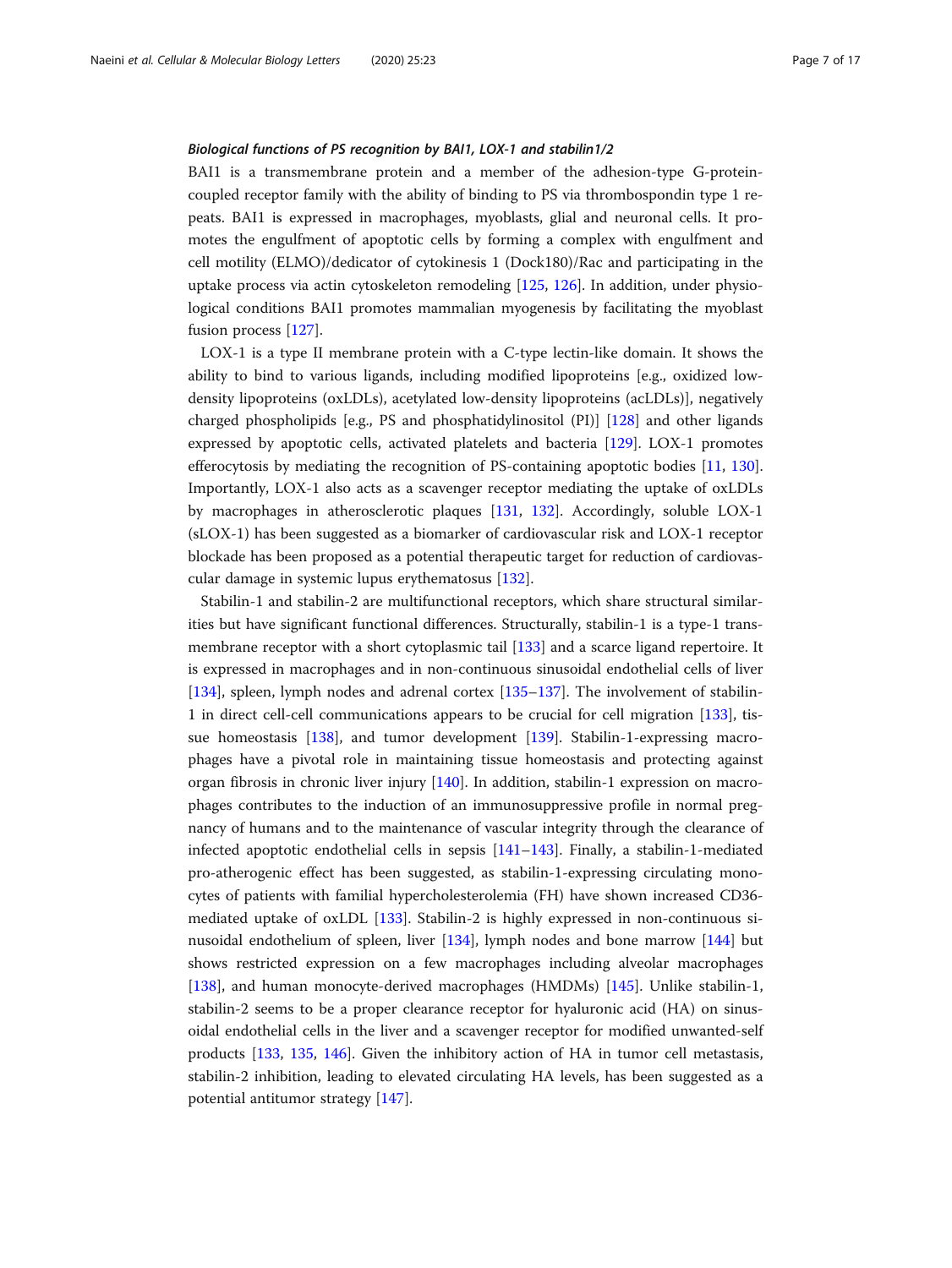#### Biological functions of PS recognition by MFG-E8

MFG-E8 is a secreted glycoprotein which shows structural similarity to the coagulation factors V and VIII. Its second EGF-like domain consists of an RGD motif with the ability to bind to integrin  $\alpha$ V $\beta$ 3/5 in phagocytes [\[148\]](#page-14-0). MFG-E8 is broadly expressed in different organs and tissues (e.g., spleen, liver, lungs, kidneys, intestine, and mammary glands) by macrophages, DCs, fibroblasts, epithelial cells and osteoclasts [[149,](#page-14-0) [150](#page-15-0)]. Integrin-binding activity is essential for a wide variety of MFG-E8-mediated efferocytosis-dependent/independent biological functions [[151\]](#page-15-0). MFG-E8 inhibits neutrophil migration through  $αVβ3$ -integrin-mediated MAP kinase activation [\[152](#page-15-0)]. MFG-E8 also promotes macrophage M2 polarization in the tumor microenvironment, thereby promoting local immune suppression and facilitating tumor progression and metastasis [\[153](#page-15-0), [154\]](#page-15-0). Consistent with MFG-E8-mediated anti-inflammatory activity, reduced MFG-E8 levels have been associated with an increased incidence of microvascular complications in patients with type 2 diabetes [\[155](#page-15-0)]. A variable association between MFG-E8 expression levels and autoimmune diseases has been described [[156\]](#page-15-0). Accordingly, MFG-E8 is considered as a protective factor in the pathogenesis of rheumatoid arthritis [[157\]](#page-15-0), while high serum MFG-E8 levels or abnormally highly glycosylated serum MFG-E8 levels have been reported in some systemic lupus erythematosus patients [\[156](#page-15-0), [158](#page-15-0)]. Septic shock is promoted by reduced serum levels of MFG-E8, resulting in defective efferocytosis [\[159](#page-15-0)]. Further, MFG-E8 deficiency in macrophages has been associated with reduced phagocytic clearance of apoptotic cells within atherosclerotic plaques, promoting atherosclerosis progression [\[160](#page-15-0)]. Accordingly, a genome-wide association meta-analysis showed that MFGE8 as a contributory gene of coronary artery disease [\[161](#page-15-0)]. Finally, the ability of some enveloped viruses to infect integrin- and TAM receptor-presenting cells has been reported to be facilitated through the surface expression of MFG-E8 and Gas6 [[162\]](#page-15-0).

#### Biological functions of PS recognition by PSR

Using an established monoclonal antibody (i.e., mAb 217) binding both human and mouse macrophages and inhibiting the engulfment of apoptotic cells, the identification of a PS-binding membrane protein, that is, PSR, was prompted [[163\]](#page-15-0). PSR, also named Jumonji domain-containing protein 6 (JMJD6), is a type II membrane protein expressed on macrophages, epithelial cells and fibroblasts [\[163](#page-15-0)]. Unlike other PS recognition receptors, PSR shows a low phospholipid-binding affinity and specificity for PS [[164\]](#page-15-0). PSR-mediated phagocytosis has a crucial role in the maintenance of tissue homeostasis [\[165](#page-15-0)] and in regulation of the immune response [[166\]](#page-15-0). PSR regulates the recognition and internalization of apoptotic photoreceptors and the conservation of retinal tissue architecture after retinal detachment [\[167](#page-15-0)]. Moreover, in central retinal vein occlusion (CRVO) red blood cell adhesion is facilitated by the interaction between PS RBC and endothelial PS receptor [[168\]](#page-15-0). The clearance of PS-exposing particles present in the vascular wall, which is mediated by PSR, is important for the prevention of inflammation associated with necrosis, calcification and also elimination of thrombogenic factors. However, some studies revealed that PSR is also crucial for tissue remodeling and differentiation of various organs during embryogenesis through efferocytosis-independent molecular pathways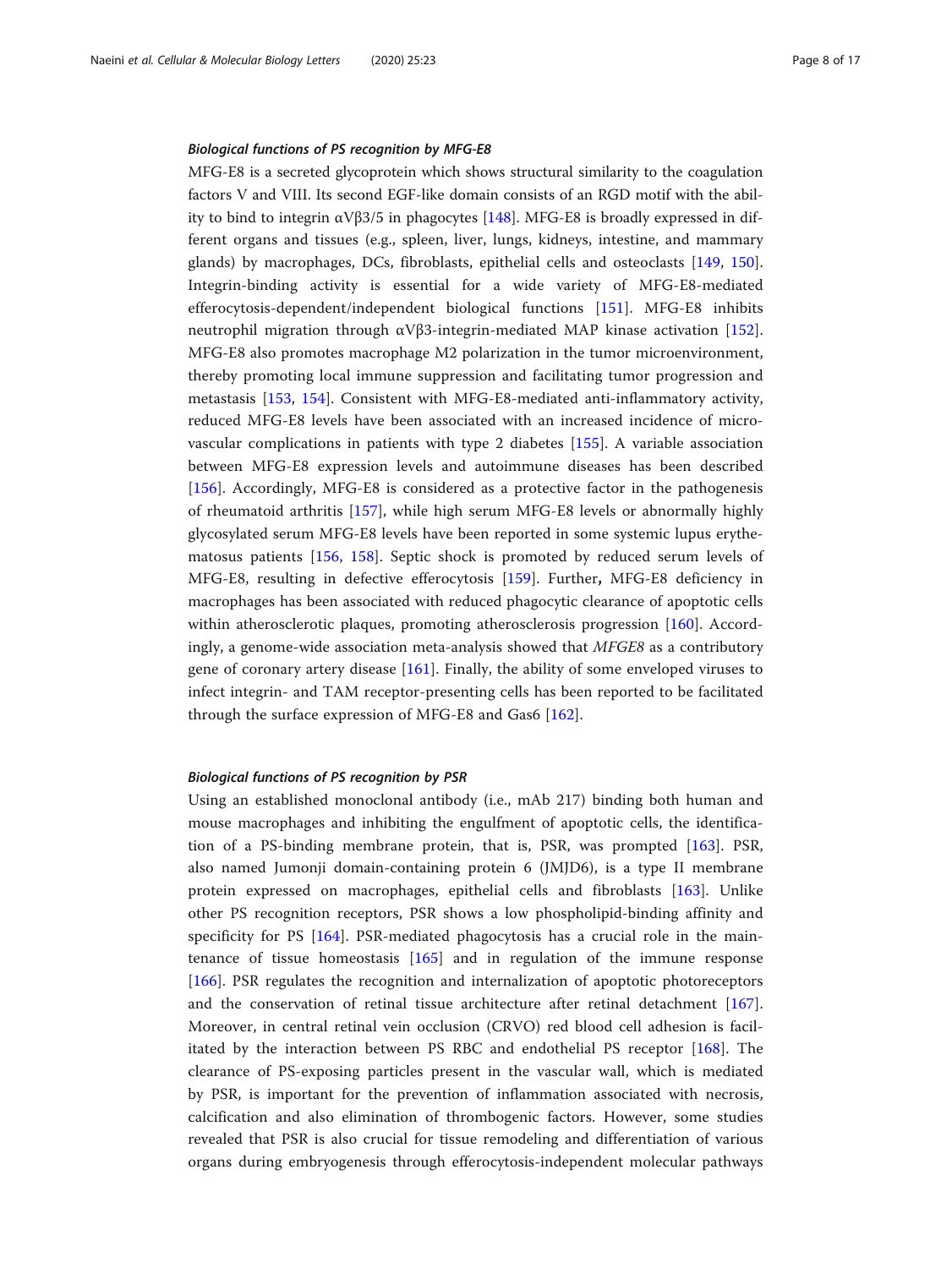[[169](#page-15-0)–[171\]](#page-15-0). In fact, homomultimers of PSR may function as scaffolding nuclear proteins with histone arginine demethylase activity regulating gene expression [[172](#page-15-0)–[178\]](#page-15-0). The upregulation of PSR has been described as an oncogenic driver in some tumor types [[175,](#page-15-0) [176,](#page-15-0) [179](#page-15-0), [180](#page-15-0)].

#### Biological functions of PS recognition by RAGE

RAGE is a transmembrane receptor of the immunoglobulin superfamily which binds to advanced glycation end products (AGEs) [\[181,](#page-15-0) [182\]](#page-15-0). RAGE activation has a crucial role in the pathogenesis of diabetic vascular complications [\[183](#page-15-0)–[185\]](#page-16-0), diabetic dyslipidemia [[186\]](#page-16-0) and diabetic nephropathy [\[187,](#page-16-0) [188\]](#page-16-0). In fact, AGE/RAGE signaling stimulates the production of reactive oxygen species (ROS) and inflammatory markers [[189](#page-16-0), [190\]](#page-16-0). In addition, the ligation of RAGE is one of the major means by which AGEs may impair cholesterol efflux and reverse cholesterol transport (RCT). Accordingly, RAGE binding to AGEs has been shown to suppress ATP-binding cassette sub-family G member 1 (ABCG1) and ATP-binding cassette transporter A1 (ABCA1) expression by macrophages. Also, RAGE activation has been associated with reduced circulating HDL levels in diabetic mice [\[186](#page-16-0)]. Accordingly, the regulation of AGE/RAGE signaling by miRNAs has been investigated as a therapeutic strategy against diabetes complications [[191\]](#page-16-0).

However, as a multiligand receptor, RAGE can also bind to PS and exert, like other PS recognition receptors, both efferocytosis-dependent and efferocytosis-independent biological functions. Accordingly, RAGE has been reported to modulate alveolar macrophage phagocytosis [\[192\]](#page-16-0) and its dysfunction has been implicated in the abnormal remodeling of alveolar epithelium occurring in the pathogenesis of lung fibrosis [[193\]](#page-16-0). In addition, RAGE has been shown to affect the expression of cell cycle genes modulating the G1/S phase transition [[194](#page-16-0), [195\]](#page-16-0) and to stimulate phosphoinositide 3 kinase (PI3K)/protein kinase B (Akt) signaling pathway activation [[196\]](#page-16-0), thereby playing a crucial role in the development and progression of a number of tumor types [\[197\]](#page-16-0).

#### Phosphatidylethanolamine: as functional as PS or not?

Under certain conditions, including apoptosis, tumor-related angiogenesis, infections, and blood coagulation, loss of asymmetry of the plasma membrane of different cell types is observed, due to diminished activity of flippases and reduced transport of both PS and PE to the cytosolic face of the cell membrane [[198\]](#page-16-0).

Emoto and colleagues presented for the first time direct evidence that both PE and PS are externalized on the cell membrane surface during the early stages of apoptosis [[199\]](#page-16-0). It is likely that PE exposure may promote apoptosis. Indeed, exogenous PE was reported to induce apoptosis in human hepatoma HepG2 cells through activation of the bcl-2/bax pathway [\[200\]](#page-16-0). In addition, Umeda and Emoto showed that the transbilayer PE redistribution in the plasma membrane was increased in apoptotic blebs, suggesting a role of PE in the reorganization of cytoskeletal structures during apoptosis [[201\]](#page-16-0). However, the role of PE in efferocytosis is controversial and needs to be further explored. In this regard, a number of studies indicate that besides PS, PE can also act as a ligand for CD300a on the surface of phagocytes. However, the interaction between PE-exposing apoptotic cells and CD300a on phagocytes down-regulates the removal of apoptotic cells [[120,](#page-14-0) [202](#page-16-0)]. In addition, another PS receptor involved in the regulation of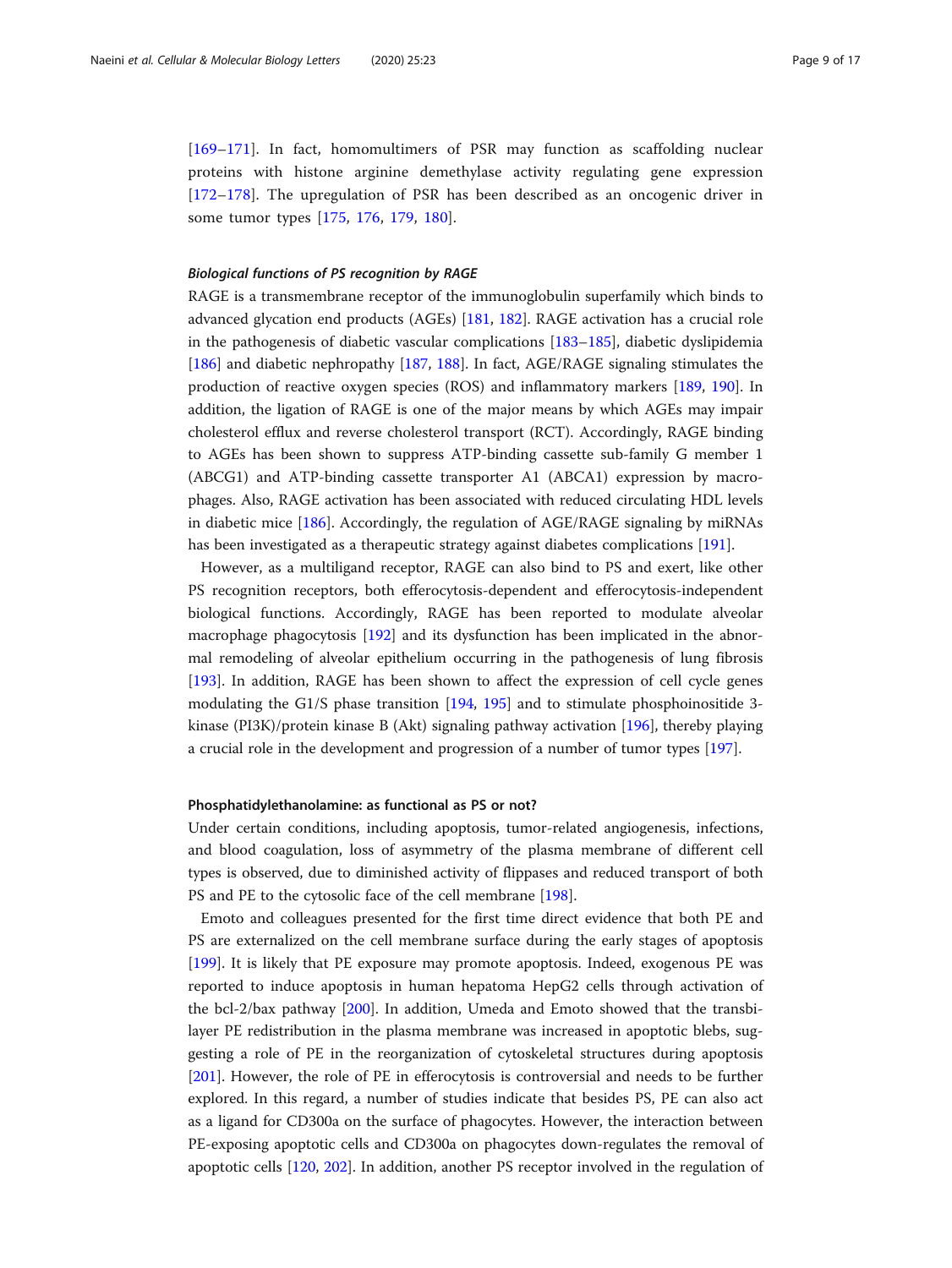phagocyte-mediated removal of dying cells, that is, Gas6, does not show any ability to bind to PE, suggesting the hypothesis that PE, unlike PS, does not have a crucial role in efferocytosis [\[54](#page-12-0)].

Several lines of evidence show that PE exposure on the cell surface is involved in a number of additional cell biological events apart from apoptosis and efferocytosis. Thus, for instance, PE expression on the outer face of the cell membrane is increased at the surface of the cleavage furrow which forms between two mitotic daughter cells and has a crucial role in the dynamics of contractile ring formation. PE redistribution from the inner to the outer leaflet of the membrane of endothelial cells is a feature of tumor vasculature in and around hypoxic areas, suggesting that PE could hold promise as a target for anti-tumor drugs and as a biomarker for tumor imaging [\[203\]](#page-16-0). There is evidence showing that PS exposure has a crucial role in certain infections. Indeed, recognition of PE-exposing viruses by two PS receptors (i.e., TIM-1 and TIM-4) has a pivotal role in the immune response against infections by numerous pathogenic viruses, including Ebola, West Nile and dengue viruses. Also, PE expression on the surface of intestinal epithelial cells may promote infection by enterohemorrhagic Escherichia coli (EHEC) [\[204](#page-16-0)]. Therefore, PE might be used as a broad-spectrum antimicrobial target [[205,](#page-16-0) [206](#page-16-0)]. In addition, PE may enhance the cell membrane disruption by prefibrillar islet amyloid polypeptide protein (IAPP), an amyloidogenic protein. Indeed, although PE hampers the interaction of prefibrillar IAPP with cell membranes, it promotes IAPPmediated cytotoxicity by favoring the growth of fibers on the membrane surface via a detergent-like mechanism [\[207\]](#page-16-0). Moreover, PE exposure by endothelial cells is involved in activation of the protein C anticoagulant pathway [\[208\]](#page-16-0). Finally, there are some studies reporting the ability of PE to interact with annexins within cell membranes, which may represent a unique model of regulation of different biological events [[209\]](#page-16-0).

#### Concluding remarks

Apoptotic cell removal by phagocytes requires close collaboration between apoptotic cells and phagocytes. At the early stages of apoptosis, dying cells expose PS as an "eat me" signal. Subsequently, various receptors expressed by phagocytes, which can bind PS either directly or indirectly, promote apoptotic cell engulfment. Notably, accumulating evidence has elucidated the molecular mechanisms of PS externalization and the role of PS recognition receptors, their subunit structures, and their signaling pathways, including in efferocytosis-independent biological processes. Although extensive studies by several groups have greatly improved knowledge on multiple physiological functions of PS recognition receptors, some unanswered questions about the role of PS receptors in different pathological conditions need more investigations in order to fine-tune potential therapeutic strategies targeting these molecules.

Although PS has been widely studied, much less information is available about the function of PE exposure in apoptosis and efferocytosis, as well as other cellular processes. This might be partly due to the lack of particular detection systems with ability to discriminate between PE, PS or other phospholipids. However, the development of PE-specific probes allowing for the molecular imaging of cell death and other biological processes both in vitro and in vivo is expected to help unravel the specific role of PE exposure on the cell surface.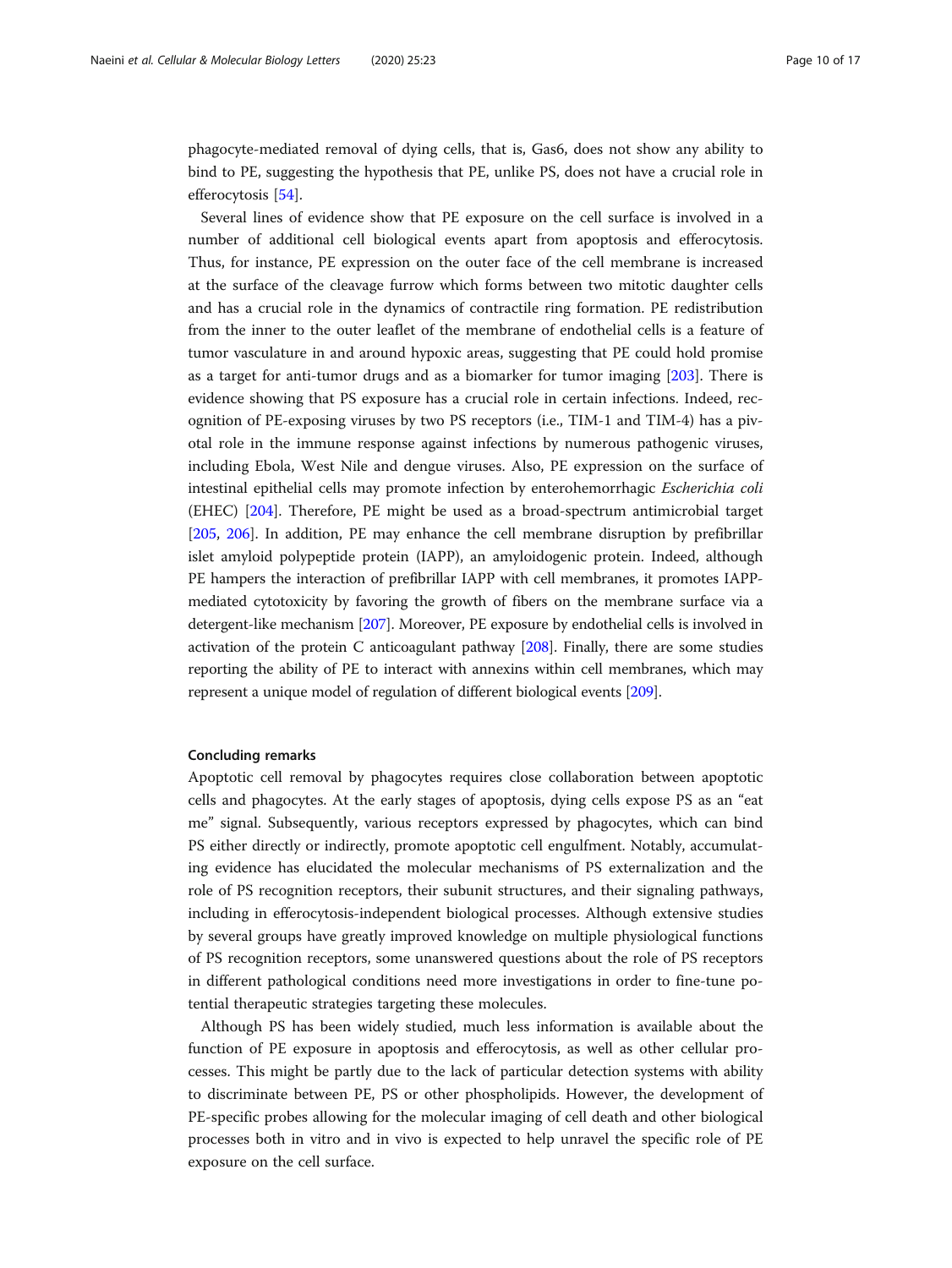#### <span id="page-10-0"></span>Abbreviations

ABCA1: ATP-binding cassette transporter A1; ABCG1: ATP-binding cassette sub-family G member 1; acLDLs: acetylated low-density lipoprotein; AGEs: Advanced glycation end products; Akt: Protein kinase B; BAI1: Brain-specific angiogenesis inhibitor 1; C1q: Complement component 1q; CRVO: Central retinal vein occlusion; DCs: Dendritic cells; Dock180: Dedicator of cytokinesis 1; ELMO: Engulfment and cell motility; ERK: Extracellular signal-regulated kinase; FH: Familial hypercholesterolemia; Gas6: Growth arrest-specific gene 6; HA: Hyaluronic acid; HMDM: Human monocytederived macrophage; ICAM-3: Intercellular adhesion molecule-3; ITIMs: Immunoreceptor tyrosine-based inhibition motifs; JMJD6: Jumonji domain–containing protein 6; KIM-1: kidney injury molecule-1; LOX-1: Lectin-like oxidized lowdensity lipoprotein receptor-1; MAP: Mitogen-activated protein; MAPK: Mitogen-activated protein kinase; MFG-E8: Milk fat globule EGF factor 8; NK: Natural killer; oxLDL: oxidized low-density lipoprotein; PCR: Polymerase chain reaction; PE: Phosphatidylethanolamine; PI: Phosphatidylinositol; PI3K: Phosphoinositide 3-kinase; ProS: Protein S; PS: Phosphatidylserine; PSR: PS receptor; PTC: Proximal tubular cell; RAGE: Receptor for advanced glycosylation end products; RCT: Reverse cholesterol transport; ROS: Reactive oxygen species; RTKs: Receptor tyrosine kinases; sLOX-1: soluble LOX-1; TGF-β: Tumor growth factor-β; TIM: Transmembrane immunoglobulin and mucin domain; VSMC: Vascular smooth muscle cell; β2GPI: β2-glycoprotein I

#### Acknowledgements

None.

#### Authors' contributions

AS and MBN conceived the subject matter and designed the review. MBM wrote the original draft. AS, VB and MP critically revised the first draft. All authors approved the final version.

#### Funding

We are thankful for the financial support from the National Institute for Medical Research Development (NIMAD), Tehran, Iran (Grant no: 965464).

#### Availability of data and materials

Not applicable.

#### Ethics approval and consent to participate Not applicable.

### Consent for publication

Not applicable.

#### Competing interests

The authors declare that they have no competing interests.

#### Author details

<sup>1</sup>Nanotechnology Research Center, Pharmaceutical Technology Institute, Mashhad University of Medical Sciences, Mashhad, Iran. <sup>2</sup>Unit of Internal Medicine, Angiology and Arteriosclerosis Diseases, Department of Medicine, University of Perugia, Perugia, Italy. <sup>3</sup>Halal Research Center of IRI, FDA, Tehran, Iran. <sup>4</sup>Neurogenic Inflammation Research Center, Mashhad University of Medical Sciences, Mashhad, Iran. <sup>5</sup>Department of Medical Biotechnology, School of Medicine, Biotechnology Research Center, Pharmaceutical Technology Institute, Mashhad University of Medical Sciences, P.O. Box: 91779-48564, Mashhad, Iran.

#### Received: 25 October 2019 Accepted: 4 March 2020 Published online: 26 March 2020

#### References

- 1. Henson PM, Hume DA. Apoptotic cell removal in development and tissue homeostasis. Trends Immunol. 2006;27(5): 244–50.
- 2. Nauta AJ, Daha MR, van Kooten C, Roos A. Recognition and clearance of apoptotic cells: a role for complement and pentraxins. Trends Immunol. 2003;24(3):148–54.
- Gheibi Hayat SM, Bianconi V, Pirro M, Sahebkar A. Efferocytosis: molecular mechanisms and pathophysiological perspectives. Immunol Cell Biol. 2019;97(2):124–33.
- 4. Nagata S, Suzuki J, Segawa K, Fujii T. Exposure of phosphatidylserine on the cell surface. Cell Death Differ. 2016; 23(6):952.
- 5. Ravichandran KS. Beginnings of a good apoptotic meal: the find-me and eat-me signaling pathways. Immunity. 2011; 35(4):445–55.
- 6. Segawa K, Nagata S. An apoptotic 'eat me'signal: phosphatidylserine exposure. Trends Cell Biol. 2015;25(11):639–50.
- 7. Medina C, Ravichandran K. Do not let death dous part:'find-me'signals in communication between dying cells and the phagocytes. Cell Death Differ. 2016;23(6):979.
- 8. Birge R, Boeltz S, Kumar S, Carlson J, Wanderley J, Calianese D, et al. Phosphatidylserine is a global immunosuppressive signal in efferocytosis, infectious disease, and cancer. Cell Death Differ. 2016;23(6):962.
- 9. Penberthy KK, Ravichandran KS. Apoptotic cell recognition receptors and scavenger receptors. Immunol Rev. 2016; 269(1):44–59.
- 10. Martin S, Reutelingsperger C, McGahon AJ, Rader JA, Van Schie R, LaFace DM, et al. Early redistribution of plasma membrane phosphatidylserine is a general feature of apoptosis regardless of the initiating stimulus: inhibition by overexpression of Bcl-2 and Abl. J Exp Med. 1995;182(5):1545–56.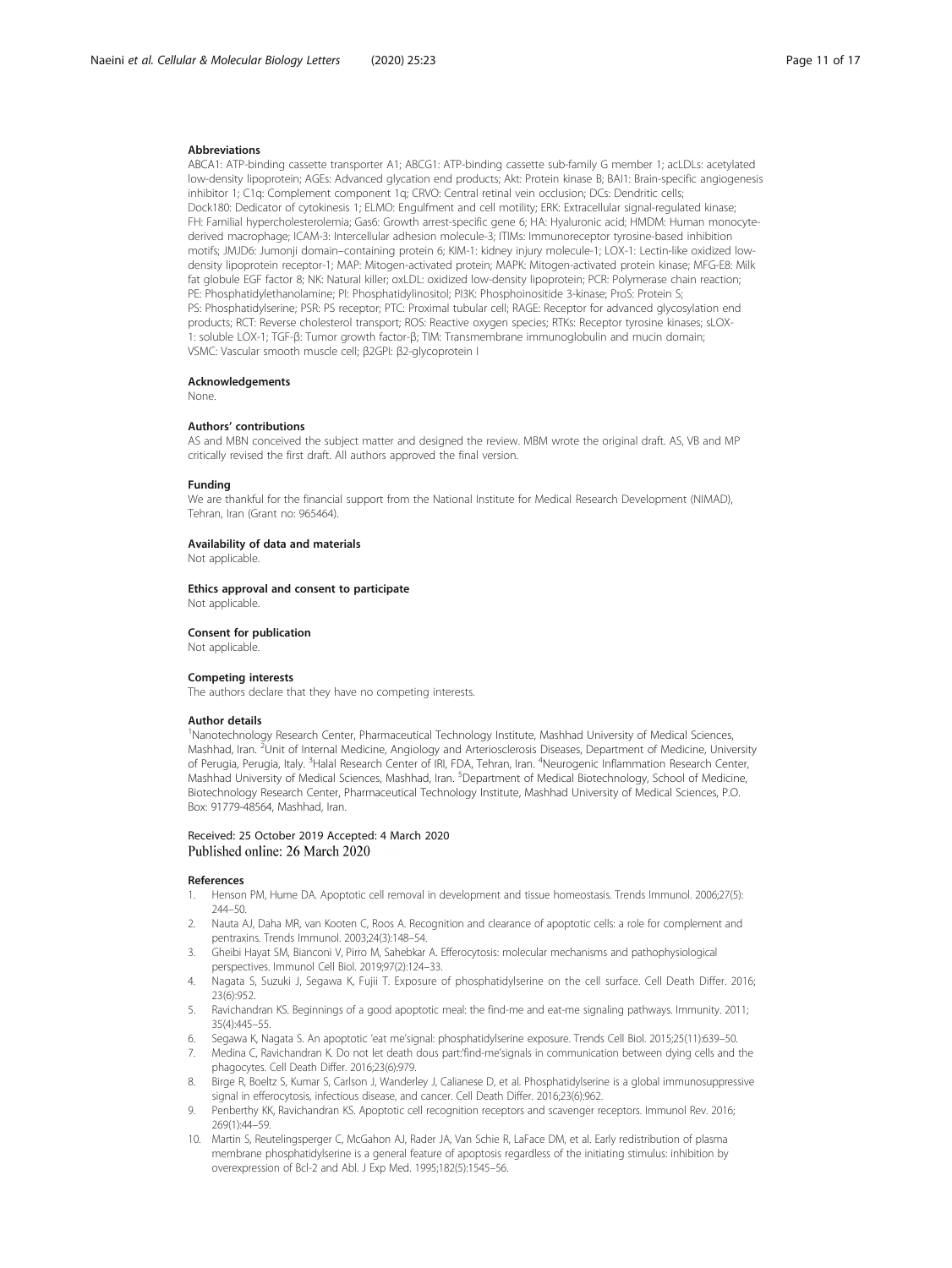- <span id="page-11-0"></span>11. Murphy JE, Tacon D, Tedbury PR, Hadden JM, Knowling S, Sawamura T, et al. LOX-1 scavenger receptor mediates calcium-dependent recognition of phosphatidylserine and apoptotic cells. Biochem J. 2006;393(1):107–15.
- 12. Schoenwaelder SM, Yuan Y, Josefsson EC, White MJ, Yao Y, Mason KD, et al. Two distinct pathways regulate platelet phosphatidylserine exposure and procoagulant function. Blood. 2009;114(3):663–6.
- 13. Nagata S. Apoptosis and clearance of apoptotic cells. Annu Rev Immunol. 2018;36:489–517.
- 14. Krahling S, Callahan MK, Williamson P, Schlegel RA. Exposure of phosphatidylserine is a general feature in the phagocytosis of apoptotic lymphocytes by macrophages. Cell Death Differ. 1999;6(2):183.
- 15. Asano K, Miwa M, Miwa K, Hanayama R, Nagase H, Nagata S, et al. Masking of phosphatidylserine inhibits apoptotic cell engulfment and induces autoantibody production in mice. J Exp Med. 2004;200(4):459–67.
- 16. Arandjelovic S, Ravichandran KS. Phagocytosis of apoptotic cells in homeostasis. Nat Immunol. 2015;16(9):907.
- 17. Arur S, Uche UE, Rezaul K, Fong M, Scranton V, Cowan AE, et al. Annexin I is an endogenous ligand that mediates apoptotic cell engulfment. Dev Cell. 2003;4(4):587–98.
- 18. Gardai SJ, McPhillips KA, Frasch SC, Janssen WJ, Starefeldt A, Murphy-Ullrich JE, et al. Cell-surface calreticulin initiates clearance of viable or apoptotic cells through trans-activation of LRP on the phagocyte. Cell. 2005;123(2):321–34.
- 19. Oldenborg P-A, Zheleznyak A, Fang Y-F, Lagenaur CF, Gresham HD, Lindberg FP. Role of CD47 as a marker of self on red blood cells. Science. 2000;288(5473):2051–4.
- 20. Brown S, Heinisch I, Ross E, Shaw K, Buckley CD, Savill J. Apoptosis disables CD31-mediated cell detachment from phagocytes promoting binding and engulfment. Nature. 2002;418(6894):200.
- 21. Gardai SJ, Bratton DL, Ogden CA, Henson PM. Recognition ligands on apoptotic cells: a perspective. J Leukoc Biol. 2006; 79(5):896–903.
- 22. Riedl S, Rinner B, Asslaber M, Schaider H, Walzer S, Novak A, et al. In search of a novel target—phosphatidylserine exposed by non-apoptotic tumor cells and metastases of malignancies with poor treatment efficacy. Biochim Biophys Acta. 2011;1808(11):2638-45.
- 23. Sharma B, Kanwar SS. Phosphatidylserine: A cancer cell targeting biomarker. Semin Cancer Biol. 2018;52(Pt 1):17–25.
- 24. Nagata S, Hanayama R, Kawane K. Autoimmunity and the clearance of dead cells. Cell. 2010;140(5):619–30.
- 25. Abdolmaleki F, Farahani N, Gheibi Hayat SM, Pirro M, Bianconi V, Barreto GE, et al. The role of Efferocytosis in autoimmune diseases. Front Immunol. 2018;9:1645.
- 26. Tajbakhsh A, Bianconi V, Pirro M, Gheibi Hayat SM, Johnston TP, Sahebkar A. Efferocytosis and atherosclerosis: regulation of phagocyte function by MicroRNAs. Trends Endocrinol Metab. 2019;30(9):672–83.
- 27. Tajbakhsh A, Gheibi Hayat SM, Butler AE, Sahebkar A. Effect of soluble cleavage products of important receptors/ligands
- on efferocytosis: their role in inflammatory, autoimmune and cardiovascular disease. Ageing Res Rev. 2019;50:43–57. 28. Tajbakhsh A, Rezaee M, Kovanen PT, Sahebkar A. Efferocytosis in atherosclerotic lesions: malfunctioning regulatory pathways and control mechanisms. Pharmacol Ther. 2018;188:12–25.
- 29. Abu-Baker S, Chu Z, Stevens AM, Li J, Qi X. Cytotoxicity and selectivity in skin cancer by SapC-DOPS nanovesicles. J Cancer Ther. 2012;3(4):321.
- 30. Davis HW, Hussain N, Qi X. Detection of cancer cells using SapC-DOPS nanovesicles. Mol Cancer. 2016;15(1):33.
- 31. Chu Z, Abu-Baker S, Palascak MB, Ahmad SA, Franco RS, Qi X. Targeting and cytotoxicity of SapC-DOPS nanovesicles in pancreatic cancer. PLoS One. 2013;8(10):e75507.
- 32. Heemskerk JW, Bevers EM, Lindhout T. Platelet activation and blood coagulation. Thromb Haemost. 2002;88(08):186–93.
- 33. Ehlen HW, Chinenkova M, Moser M, Munter HM, Krause Y, Gross S, et al. Inactivation of anoctamin-6/Tmem16f, a regulator of phosphatidylserine scrambling in osteoblasts, leads to decreased mineral deposition in skeletal tissues. J Bone Miner Res. 2013;28(2):246–59.
- 34. van den Eijnde SM, van den Hoff MJ, Reutelingsperger CP, van Heerde WL, Henfling ME, Vermeij-Keers C, et al. Transient expression of phosphatidylserine at cell-cell contact areas is required for myotube formation. J Cell Sci. 2001;114(20): 3631–42.
- 35. Nanbo A, Kawaoka Y. Molecular mechanism of externalization of phosphatidylserine on the surface of Ebola virus particles. DNA Cell Biol. 2019;38(2):115–20.
- 36. Abay ZC, Wong MY-Y, Teoh J-S, Vijayaraghavan T, Hilliard MA, Neumann B. Phosphatidylserine save-me signals drive functional recovery of severed axons in Caenorhabditis elegans. Proc Natl Acad Sci. 2017;114(47):E10196–E205.
- 37. Adler RR, Ng A-K, Rote NS. Monoclonal antiphosphatidylserine antibody inhibits intercellular fusion of the choriocarcinoma line, JAR. Biol Reprod. 1995;53(4):905–10.
- 38. Callahan M, Williamson P, Schlegel R. Surface expression of phosphatidylserine on macrophages is required for phagocytosis of apoptotic thymocytes. Cell Death Differ. 2000;7(7):645.
- 39. Helming L, Winter J, Gordon S. The scavenger receptor CD36 plays a role in cytokine-induced macrophage fusion. J Cell Sci. 2009;122(4):453–9.
- 40. Dowall S, Graham V, Corbin-Lickfett K, Empig C, Schlunegger K, Bruce C, et al. Effective binding of a phosphatidylserinetargeting antibody to Ebola virus infected cells and purified virions. J Immunol Res. 2015;2015:347903. [https://doi.org/10.](https://doi.org/10.1155/2015/347903) [1155/2015/347903](https://doi.org/10.1155/2015/347903).
- 41. Meertens L, Carnec X, Lecoin MP, Ramdasi R, Guivel-Benhassine F, Lew E, et al. The TIM and TAM families of phosphatidylserine receptors mediate dengue virus entry. Cell Host Microbe. 2012;12(4):544–57.
- 42. Moller-Tank S, Kondratowicz AS, Davey RA, Rennert PD, Maury W. Role of the phosphatidylserine receptor TIM-1 in enveloped-virus entry. J Virol. 2013;87(15):8327–41.
- 43. Elkon KB, Silverman GJ. Naturally occurring autoantibodies to apoptotic cells. Naturally Occurring Antibodies (NAbs). Adv Exp Med Biol. 2012;750:14–26.
- 44. Fernandez-Arias C, Rivera-Correa J, Gallego-Delgado J, Rudlaff R, Fernandez C, Roussel C, et al. Anti-self phosphatidylserine antibodies recognize uninfected erythrocytes promoting malarial anemia. Cell Host Microbe. 2016; 19(2):194–203.
- 45. Hayat SMG, Bianconi V, Pirro M, Jaafari MR, Hatamipour M, Sahebkar A. CD47: role in the immune system and application to cancer therapy. Cell Oncol. 2020;43(1):19–30.
- 46. Kim R, Emi M, Tanabe K, Arihiro K. Tumor-driven evolution of immunosuppressive networks during malignant progression. Cancer Res. 2006;66(11):5527–36.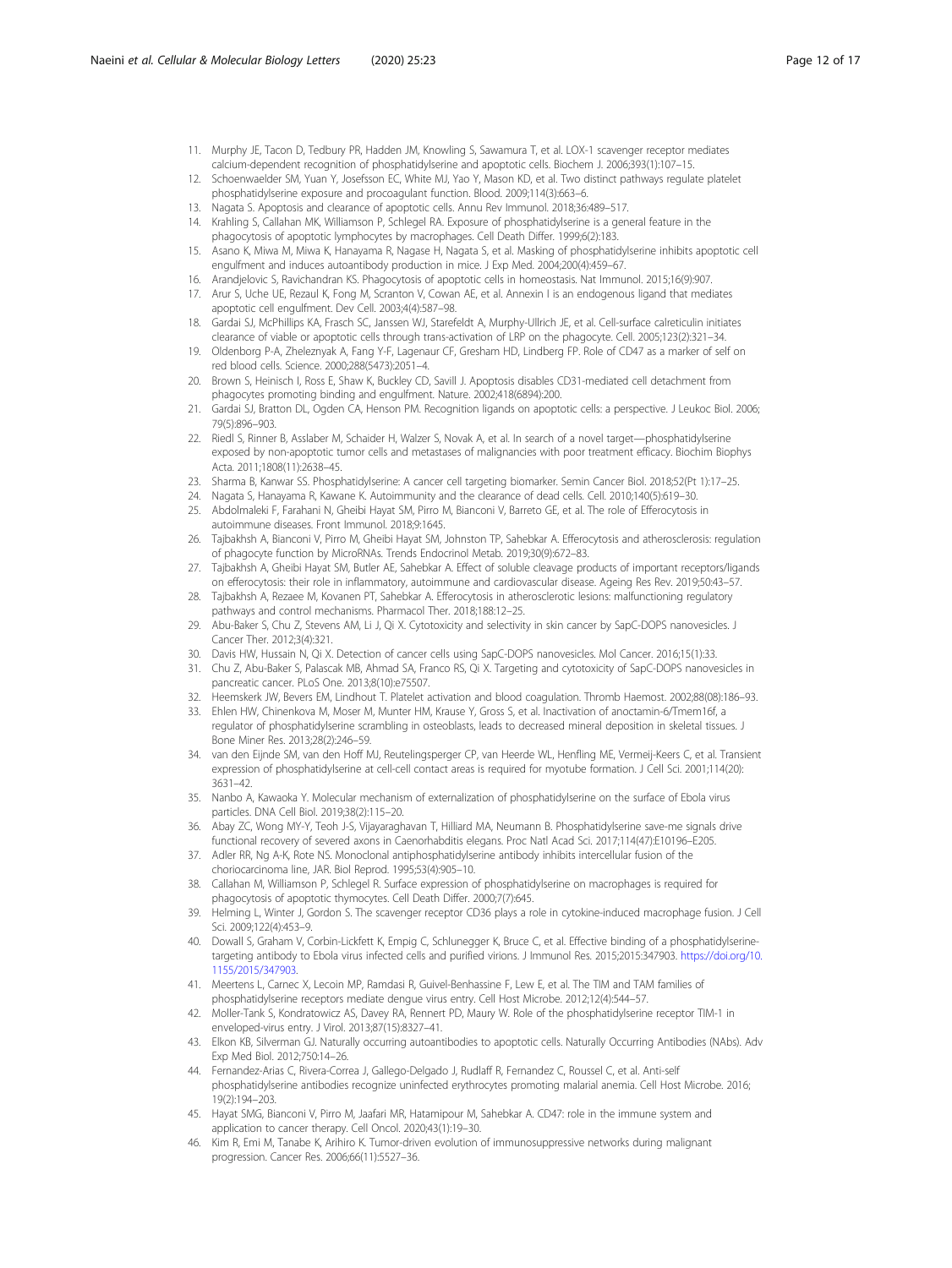- <span id="page-12-0"></span>47. Arthur CM, Rodrigues LC, Baruffi MD, Sullivan HC, Cummings RD, Stowell SR. Detection of phosphatidylserine exposure on leukocytes following treatment with human galectins. Galectins: Springer; 2015. p. 185–200.
- 48. Fischer K, Voelkl S, Berger J, Andreesen R, Pomorski T, Mackensen A. Antigen recognition induces phosphatidylserine exposure on the cell surface of human CD8+ T cells. Blood. 2006;108(13):4094–101.
- 49. Stowell SR, Karmakar S, Arthur CM, Ju T, Rodrigues LC, Riul TB, et al. Galectin-1 induces reversible phosphatidylserine exposure at the plasma membrane. Mol Biol Cell. 2009;20(5):1408–18.
- 50. Rothlin CV, Carrera-Silva EA, Bosurgi L, Ghosh S. TAM receptor signaling in immune homeostasis. Annu Rev Immunol. 2015;33:355–91.
- 51. Graham DK, Dawson TL, Mullaney DL, Snodgrass HR, Earp HS. Cloning and mRNA expression analysis of a novel human protooncogene, c-mer. Cell Growth Differ. 1994;5(6):647–57.
- 52. Polvi A, Armstrong E, Lai G, Lemke G, Huebner K, Spritz RA, et al. The human TYROS gene and pseudogene are located in chromosome 15q14-q25. Gene. 1993;134(2):289–93.
- 53. Benzakour O, Gely A, Lara R, Coronas V. Gas-6 and protein S: vitamin K-dependent factors and ligands for the TAM tyrosine kinase receptors family. Med Sci. 2007;23(10):826–33.
- 54. Nakano T, Ishimoto Y, Kishino J, Umeda M, Inoue K, Nagata K, et al. Cell adhesion to phosphatidylserine mediated by a product of growth arrest-specific gene 6. J Biol Chem. 1997;272(47):29411–4.
- 55. Anderson HA, Maylock CA, Williams JA, Paweletz CP, Shu H, Shacter E. Serum-derived protein S binds to phosphatidylserine and stimulates the phagocytosis of apoptotic cells. Nat Immunol. 2003;4(1):87.
- 56. Ravichandran KS. Find-me and eat-me signals in apoptotic cell clearance: progress and conundrums. J Exp Med. 2010; 207(9):1807–17.
- 57. Zagórska A, Través PG, Lew ED, Dransfield I, Lemke G. Diversification of TAM receptor tyrosine kinase function. Nat Immunol. 2014;15(10):920.
- 58. Hafizi S, Dahlbäck B. Signalling and functional diversity within the Axl subfamily of receptor tyrosine kinases. Cytokine Growth Factor Rev. 2006;17(4):295–304.
- 59. Yanagihashi Y, Segawa K, Maeda R. Nabeshima Y-i, Nagata S. mouse macrophages show different requirements for phosphatidylserine receptor Tim4 in efferocytosis. Proc Natl Acad Sci. 2017;114(33):8800–5.
- 60. Lemke G. Biology of the TAM receptors. Cold Spring Harb Perspect Biol. 2013;5(11):a009076.
- 61. Lemke G. Phosphatidylserine is the signal for TAM receptors and their ligands. Trends Biochem Sci. 2017;42(9):738–48.
- 62. Cosemans J, Van Kruchten R, Olieslagers S, Schurgers L, Verheyen F, Munnix I, et al. Potentiating role of Gas6 and Tyro3, Axl and Mer (TAM) receptors in human and murine platelet activation and thrombus stabilization. J Thromb Haemost. 2010;8(8):1797–808.
- 63. Gjerdrum C, Tiron C, Høiby T, Stefansson I, Haugen H, Sandal T, et al. Axl is an essential epithelial-to-mesenchymal transition-induced regulator of breast cancer metastasis and patient survival. Proc Natl Acad Sci. 2010;107(3):1124–9.
- 64. Dunne PD, McArt DG, Blayney JK, Kalimutho M, Greer S, Wang T, et al. AXL is a key regulator of inherent and chemotherapy-induced invasion and predicts a poor clinical outcome in early-stage colon cancer. Clin Cancer Res. 2014; 20(1):164–75.
- 65. Rothlin CV, Ghosh S, Zuniga EI, Oldstone MB, Lemke G. TAM receptors are pleiotropic inhibitors of the innate immune response. Cell. 2007;131(6):1124–36.
- 66. Graham DK, DeRyckere D, Davies KD, Earp HS. The TAM family: phosphatidylserine-sensing receptor tyrosine kinases gone awry in cancer. Nat Rev Cancer. 2014;14(12):769.
- 67. Lew ED, Oh J, Burrola PG, Lax I, Zagórska A, Través PG, et al. Differential TAM receptor–ligand–phospholipid interactions delimit differential TAM bioactivities. Elife. 2014;3:e03385.
- 68. Stanford JC, Young C, Hicks D, Owens P, Williams A, Vaught DB, et al. Efferocytosis produces a prometastatic landscape during postpartum mammary gland involution. J Clin Invest. 2014;124(11):4737–52.
- 69. Bozic I, Reiter JG, Allen B, Antal T, Chatterjee K, Shah P, et al. Evolutionary dynamics of cancer in response to targeted combination therapy. elife. 2013;2:e00747.
- 70. Bosurgi L, Bernink JH, Cuevas VD, Gagliani N, Joannas L, Schmid ET, et al. Paradoxical role of the proto-oncogene Axl and Mer receptor tyrosine kinases in colon cancer. Proc Natl Acad Sci. 2013;110(32):13091–6.
- 71. Dransfield I, Zagórska A, Lew E, Michail K, Lemke G. Mer receptor tyrosine kinase mediates both tethering and phagocytosis of apoptotic cells. Cell Death Dis. 2016;6(2):e1646.
- 72. Lu Q, Lemke G. Homeostatic regulation of the immune system by receptor tyrosine kinases of the tyro 3 family. Science. 2001;293(5528):306–11.
- 73. Scott RS, McMahon EJ, Pop SM, Reap EA, Caricchio R, Cohen PL, et al. Phagocytosis and clearance of apoptotic cells is mediated by MER. Nature. 2001;411(6834):207.
- 74. Cohen PL, Caricchio R, Abraham V, Camenisch TD, Jennette JC, Roubey RA, et al. Delayed apoptotic cell clearance and lupus-like autoimmunity in mice lacking the c-mer membrane tyrosine kinase. J Exp Med. 2002;196(1):135–40.
- 75. Thorp E, Vaisar T, Subramanian M, Mautner L, Blobel C, Tabas I. Shedding of the Mer tyrosine kinase receptor is mediated by ADAM17 protein through a pathway involving reactive oxygen species, protein kinase Cδ, and p38 mitogen-activated protein kinase (MAPK). J Biol Chem. 2011;286(38):33335–44.
- 76. Cai B, Thorp EB, Doran AC, Sansbury BE, Daemen MJ, Dorweiler B, et al. MerTK receptor cleavage promotes plaque necrosis and defective resolution in atherosclerosis. J Clin Invest. 2017;127(2):564–8.
- 77. Thorp E, Cui D, Schrijvers DM, Kuriakose G, Tabas I. Mertk receptor mutation reduces efferocytosis efficiency and promotes apoptotic cell accumulation and plaque necrosis in atherosclerotic lesions of apoe−/− mice. Arterioscler Thromb Vasc Biol. 2008;28(8):1421–8.
- 78. Ming Cao W, Murao K, Imachi H, Sato M, Nakano T, Kodama T, et al. Phosphatidylinositol 3-OH kinase–Akt/protein kinase B pathway mediates Gas6 induction of scavenger receptor a in immortalized human vascular smooth muscle cell line. Arterioscler Thromb Vasc Biol. 2001;21(10):1592–7.
- 79. Tjwa M, Bellido-Martin L, Lin Y, Lutgens E, Plaisance S, Bono F, et al. Gas6 promotes inflammation by enhancing interactions between endothelial cells, platelets, and leukocytes. Blood. 2008;111(8):4096–105.
- 80. Freeman GJ, Casasnovas JM, Umetsu DT, DeKruyff RH. TIM genes: a family of cell surface phosphatidylserine receptors that regulate innate and adaptive immunity. Immunol Rev. 2010;235(1):172–89.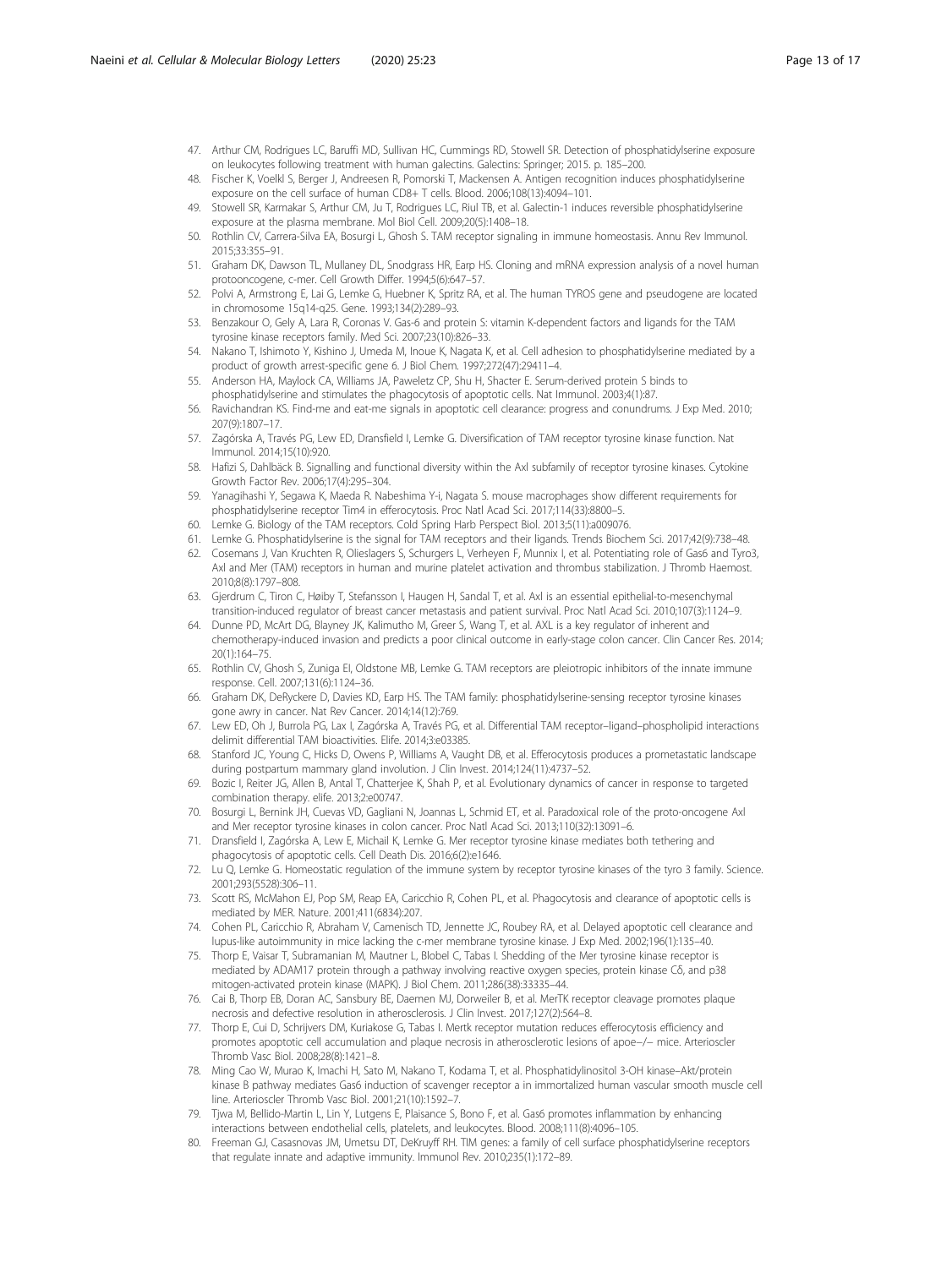- <span id="page-13-0"></span>81. Miyanishi M, Tada K, Koike M, Uchiyama Y, Kitamura T, Nagata S. Identification of Tim4 as a phosphatidylserine receptor. Nature. 2007;450(7168):435.
- 82. Brooks CR, Bonventre JV. KIM-1/TIM-1 in proximal tubular cell immune response. Oncotarget. 2015;6(42):44059.
- 83. Yin W, Naini SM, Chen G, Hentschel DM, Humphreys BD, Bonventre JV. Mammalian target of rapamycin mediates kidney injury molecule 1-dependent tubule injury in a surrogate model. J Am Soc Nephrol. 2016;27(7):1943–57.
- 84. Ichimura T, Asseldonk EJ, Humphreys BD, Gunaratnam L, Duffield JS, Bonventre JV. Kidney injury molecule-1 is a phosphatidylserine receptor that confers a phagocytic phenotype on epithelial cells. J Clin Invest. 2008;118(5):1657–68.
- 85. Yang L, Brooks CR, Xiao S, Sabbisetti V, Yeung MY, Hsiao L-L, et al. KIM-1–mediated phagocytosis reduces acute injury to the kidney. J Clin Invest. 2015;125(4):1620–36.
- 86. Bonventre JV. Kidney injury molecule-1: a translational journey. Trans Am Clin Climatol Assoc. 2014;125:293.
- 87. Ajay AK, Kim T-M, Ramirez-Gonzalez V, Park PJ, Frank DA, Vaidya VS. A bioinformatics approach identifies signal transducer and activator of transcription-3 and checkpoint kinase 1 as upstream regulators of kidney injury molecule-1 after kidney injury. J Am Soc Nephrol. 2014;25(1):105–18.
- 88. Askenazi DJ, Koralkar R, Levitan EB, Goldstein SL, Devarajan P, Khandrika S, et al. Baseline values of candidate urine acute kidney injury biomarkers vary by gestational age in premature infants. Pediatr Res. 2011;70(3):302.
- 89. Han WK, Bailly V, Abichandani R, Thadhani R, Bonventre JV. Kidney injury Molecule-1 (KIM-1): a novel biomarker for human renal proximal tubule injury. Kidney Int. 2002;62(1):237–44.
- 90. van Timmeren MM, van den Heuvel MC, Bailly V, Bakker SJ, van Goor H, Stegeman CA. Tubular kidney injury molecule-1 (KIM-1) in human renal disease. J Pathol. 2007;212(2):209–17.
- 91. Ismail OZ, Zhang X, Wei J, Haig A, Denker BM, Suri RS, et al. Kidney injury molecule-1 protects against Gα12 activation and tissue damage in renal ischemia-reperfusion injury. Am J Pathol. 2015;185(5):1207–15.
- 92. Zhang Z, Cai CX. Kidney injury molecule-1 (KIM-1) mediates renal epithelial cell repair via ERK MAPK signaling pathway. Mol Cell Biochem. 2016;416(1-2):109–16.
- 93. Wong SH, Barlow JL, Nabarro S, Fallon PG, McKenzie AN. Tim-1 is induced on germinal Centre B cells through B-cell receptor signalling but is not essential for the germinal Centre response. Immunology. 2010;131(1):77–88.
- 94. Rennert PD. Novel roles for TIM-1 in immunity and infection. Immunol Lett. 2011;141(1):28–35.
- 95. Brooks CR, Yeung MY, Brooks YS, Chen H, Ichimura T, Henderson JM, et al. KIM-1−/TIM-1-mediated phagocytosis links ATG5−/ULK1-dependent clearance of apoptotic cells to antigen presentation. EMBO J. 2015;34(19):2441–64.
- 96. Thornley TB, Fang Z, Balasubramanian S, Larocca RA, Gong W, Gupta S, et al. Fragile TIM-4–expressing tissue resident macrophages are migratory and immunoregulatory. J Clin Invest. 2014;124(8):3443–54.
- 97. Bonnardel J, Da Silva C, Henri S, Tamoutounour S, Chasson L, Montañana-Sanchis F, et al. Innate and adaptive immune functions of peyer's patch monocyte-derived cells. Cell Rep. 2015;11(5):770–84.
- 98. Park D, Hochreiter-Hufford A, Ravichandran KS. The phosphatidylserine receptor TIM-4 does not mediate direct signaling. Curr Biol. 2009;19(4):346–51.
- 99. Somersan S, Bhardwaj N. Tethering and tickling: a new role for the phosphatidylserine receptor. J Cell Biol. 2001;155(4): 501–4.
- 100. Dorfman DM, Hornick JL, Shahsafaei A, Freeman GJ. The phosphatidylserine receptors, T cell immunoglobulin mucin proteins 3 and 4, are markers of histiocytic sarcoma and other histiocytic and dendritic cell neoplasms. Hum Pathol. 2010;41(10):1486–94.
- 101. Zhang Q, Wang H, Wu X, Liu B, Liu W, Wang R, et al. TIM-4 promotes the growth of non-small-cell lung cancer in a RGD motif-dependent manner. Br J Cancer. 2015;113(10):1484.
- 102. Xu L, Xiao H, Xu M, Zhou C, Yi L, Liang H. Glioma-derived T cell immunoglobulin-and mucin domain-containing molecule-4 (TIM4) contributes to tumor tolerance. J Biol Chem. 2011;286(42):36694–9.
- 103. Levine JS, Ucker DS. Voices from the dead: the complex vocabulary and intricate grammar of dead cells. Adv Protein Chem Struct Biol. 2019;116:1–90.
- 104. Rosenbaum S, Kreft S, Etich J, Frie C, Stermann J, Grskovic I, et al. Identification of novel binding partners (annexins) for the cell death signal phosphatidylserine and definition of their recognition motif. J Biol Chem. 2011;286(7):5708–16.
- 105. De Laat HB, Derksen RH, de Groot PG. β2-glycoprotein I, the playmaker of the antiphospholipid syndrome. Clin Immunol. 2004;112(2):161–8.
- 106. de Groot PG, Urbanus RT. The significance of autoantibodies against β2-glycoprotein I. Blood. 2012;120(2):266–74.
- 107. Caronti B, Calderaro C, Alessandri C, Conti F, Tinghino R, Palladini G, et al. β2-glycoprotein I (β2-GPI) mRNA is expressed by several cell types involved in anti-phospholipid syndrome-related tissue damage. Clin Exp Immunol. 1999;115(1):214. 108. Balasubramanian K, Schroit AJ. Characterization of phosphatidylserine-dependent β2-glycoprotein I macrophage
- interactions IMPLICATIONS FOR APOPTOTIC CELL CLEARANCE BY PHAGOCYTES. J Biol Chem. 1998;273(44):29272–7.
- 109. Petry F, Botto M, Holtappels R, Walport MJ, Loos M. Reconstitution of the complement function in C1q-deficient (C1qa −/−) mice with wild-type bone marrow cells. J Immunol. 2001;167(7):4033–7.
- 110. Manderson AP, Botto M, Walport MJ. The role of complement in the development of systemic lupus erythematosus. Annu Rev Immunol. 2004;22:431–56.
- 111. Korb LC, Ahearn JM. C1q binds directly and specifically to surface blebs of apoptotic human keratinocytes: complement deficiency and systemic lupus erythematosus revisited. J Immunol. 1997;158(10):4525–8.
- 112. Navratil JS, Watkins SC, Wisnieski JJ, Ahearn JM. The globular heads of C1q specifically recognize surface blebs of apoptotic vascular endothelial cells. J Immunol. 2001;166(5):3231–9.
- 113. Gaboriaud C, Frachet P, Thielens N, Arlaud G. The human c1q globular domain: structure and recognition of nonimmune self ligands. Front Immunol. 2012;2:92.
- 114. Nauta AJ, Trouw LA, Daha MR, Tijsma O, Nieuwland R, Schwaeble WJ, et al. Direct binding of C1q to apoptotic cells and cell blebs induces complement activation. Eur J Immunol. 2002;32(6):1726–36.
- 115. Pulanco MC, Cosman J, Ho M-M, Huynh J, Fing K, Turcu J, et al. Complement protein C1q enhances macrophage foam cell survival and efferocytosis. J Immunol. 2017;198(1):472–80.
- 116. Bhatia VK, Yun S, Leung V, Grimsditch DC, Benson GM, Botto MB, et al. Complement C1q reduces early atherosclerosis in low-density lipoprotein receptor-deficient mice. Am J Pathol. 2007;170(1):416–26.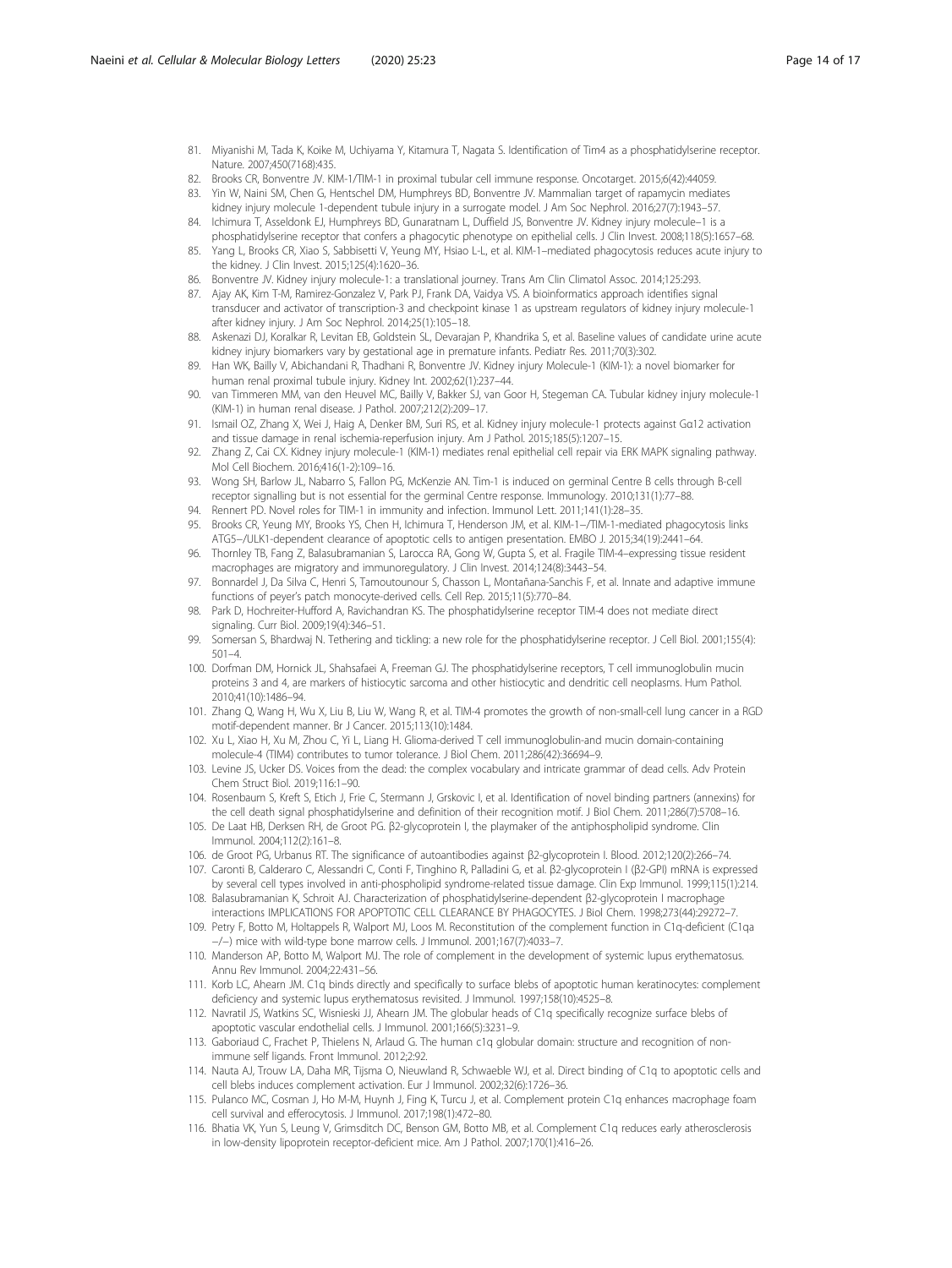- <span id="page-14-0"></span>117. Clark GJ, Ju X, Tate C, Hart DN. The CD300 family of molecules are evolutionarily significant regulators of leukocyte functions. Trends Immunol. 2009;30(5):209–17.
- 118. Borrego F. The CD300 molecules: an emerging family of regulators of the immune system. Blood. 2013;121(11):1951–60.
- 119. Murakami Y, Tian L, Voss O, Margulies D, Krzewski K, Coligan J. CD300b regulates the phagocytosis of apoptotic cells via phosphatidylserine recognition. Cell Death Differ. 2014;21(11):1746.
- 120. Simhadri VR, Andersen JF, Calvo E, Choi S-C, Coligan JE, Borrego F. Human CD300a binds to phosphatidylethanolamine and phosphatidylserine, and modulates the phagocytosis of dead cells. Blood. 2012;119(12):2799–809.
- 121. Nakahashi-Oda C, Tahara-Hanaoka S, Honda S-I, Shibuya K, Shibuya A. Identification of phosphatidylserine as a ligand for the CD300a immunoreceptor. Biochem Biophys Res Commun. 2012;417(1):646–50.
- 122. Korver W, Zhao X, Singh S, Pardoux C, Zhao J, Guzman M, et al. Monoclonal antibodies against IREM-1: potential for targeted therapy of AML. Leukemia. 2009;23(9):1587.
- 123. Shi L, Luo K, Xia D, Chen T, Chen G, Jiang Y, et al. DIgR2, dendritic cell-derived immunoglobulin receptor 2, is one representative of a family of IgSF inhibitory receptors and mediates negative regulation of dendritic cell-initiated antigen-specific T-cell responses. Blood. 2006;108(8):2678–86.
- 124. Vitallé J, Terrén I, Orrantia A, Zenarruzabeitia O, Borrego F. CD300 receptor family in viral infections. Eur J Immunol. 2019; 49(3):364–74.
- 125. Park D, Tosello-Trampont A-C, Elliott MR, Lu M, Haney LB, Ma Z, et al. BAI1 is an engulfment receptor for apoptotic cells upstream of the ELMO/Dock180/Rac module. Nature. 2007;450(7168):430.
- 126. Hermetet F, Jacquin E, Launay S, Gaiffe E, Couturier M, Hirchaud F, et al. Efferocytosis of apoptotic human papillomavirus-positive cervical cancer cells by human primary fibroblasts. Biol Cell. 2016;108(7):189–204.
- 127. Hochreiter-Hufford AE, Lee CS, Kinchen JM, Sokolowski JD, Arandjelovic S, Call JA, et al. Phosphatidylserine receptor BAI1 and apoptotic cells as new promoters of myoblast fusion. Nature. 2013;497(7448):263.
- 128. Moriwaki H, Kume N, Sawamura T, Aoyama T, Hoshikawa H, Ochi H, et al. Ligand specificity of LOX-1, a novel endothelial receptor for oxidized low density lipoprotein. Arterioscler Thromb Vasc Biol. 1998;18(10):1541–7.
- 129. Mehta JL, Chen J, Hermonat PL, Romeo F, Novelli G. Lectin-like, oxidized low-density lipoprotein receptor-1 (LOX-1): a critical player in the development of atherosclerosis and related disorders. Cardiovasc Res. 2006;69(1):36–45.
- 130. Chen M, Masaki T, Sawamura T. LOX-1, the receptor for oxidized low-density lipoprotein identified from endothelial cells: implications in endothelial dysfunction and atherosclerosis. Pharmacol Ther. 2002;95(1):89–100.
- 131. Kakutani M, Masaki T, Sawamura T. A platelet–endothelium interaction mediated by lectin-like oxidized low-density lipoprotein receptor-1. Proc Natl Acad Sci. 2000;97(1):360–4.
- 132. Sagar D, Gaddipati R, Ongstad E, Rahman S, Belkhodja M, Bhagroo N, et al. Soluble LOX-1: a potential biomarker for SLE and cardiovascular comorbidity. J Immunol. 2018;200:S45.1.
- 133. Kzhyshkowska J. Multifunctional receptor stabilin-1 in homeostasis and disease. Sci World J. 2010;10:2039–53.
- 134. Schledzewski K, Géraud C, Arnold B, Wang S, Gröne H-J, Kempf T, et al. Deficiency of liver sinusoidal scavenger receptors stabilin-1 and-2 in mice causes glomerulofibrotic nephropathy via impaired hepatic clearance of noxious blood factors. J Clin Invest. 2011;121(2):703–14.
- 135. Goerdt S, Walsh LJ, Murphy GF, Pober JS. Identification of a novel high molecular weight protein preferentially expressed by sinusoidal endothelial cells in normal human tissues. J Cell Biol. 1991;113(6):1425–37.
- 136. Kzhyshkowska J, Gratchev A, Goerdt S. Stabilin-1, a homeostatic scavenger receptor with multiple functions. J Cell Mol Med. 2006;10(3):635–49.
- 137. Schönhaar K, Schledzewski K, Michel J, Dollt C, Gkaniatsou C, Géraud C, et al. Expression of stabilin-1 in M2 macrophages in human granulomatous disease and melanocytic lesions. Int J Clin Exp Pathol. 2014;7(4):1625.
- 138. Park S-Y, Jung M-Y, Lee S-J, Kang K-B, Gratchev A, Riabov V, et al. Stabilin-1 mediates phosphatidylserine-dependent clearance of cell corpses in alternatively activated macrophages. J Cell Sci. 2009;122(18):3365–73.
- 139. Riabov V, Yin S, Song B, Avdic A, Schledzewski K, Ovsiy I, et al. Stabilin-1 is expressed in human breast cancer and supports tumor growth in mammary adenocarcinoma mouse model. Oncotarget. 2016;7(21):31097.
- 140. Rantakari P, Patten DA, Valtonen J, Karikoski M, Gerke H, Dawes H, et al. Stabilin-1 expression defines a subset of macrophages that mediate tissue homeostasis and prevent fibrosis in chronic liver injury. Proc Natl Acad Sci. 2016; 113(33):9298–303.
- 141. Palani S, Elima K, Ekholm E, Jalkanen S, Salmi M. Monocyte stabilin-1 suppresses the activation of Th1 lymphocytes. J Immunol. 2016;196(1):115–23.
- 142. Mosig S, Rennert K, Krause S, Kzhyshkowska J, Neunübel K, Heller R, et al. Different functions of monocyte subsets in familial hypercholesterolemia: potential function of CD14+ CD16+ monocytes in detoxification of oxidized LDL. FASEB J. 2009;23(3):866–74.
- 143. Lee W, Park S-Y, Yoo Y, Kim S-Y, Kim J-E, Kim S-W, et al. Macrophagic Stabilin-1 restored disruption of vascular integrity caused by sepsis. Thromb Haemost. 2018;118(10):1776–89.
- 144. Rosie ZY, Kim T-W, Hong A, Watanabe TA, Gaus HJ, Geary RS. Cross-species pharmacokinetic comparison from mouse to man of a second-generation antisense oligonucleotide, ISIS 301012, targeting human apolipoprotein B-100. Drug Metab Dispos. 2007;35(3):460–8.
- 145. Park S, Jung M, Kim H, Lee S, Kim S, Lee B, et al. Rapid cell corpse clearance by stabilin-2, a membrane phosphatidylserine receptor. Cell Death Differ. 2008;15(1):192.
- 146. Hansen B, Longati P, Elvevold K, Nedredal G-I, Schledzewski K, Olsen R, et al. Stabilin-1 and stabilin-2 are both directed into the early endocytic pathway in hepatic sinusoidal endothelium via interactions with clathrin/AP-2, independent of ligand binding. Exp Cell Res. 2005;303(1):160–73.
- 147. Hirose Y, Saijou E, Sugano Y, Takeshita F, Nishimura S, Nonaka H, et al. Inhibition of Stabilin-2 elevates circulating hyaluronic acid levels and prevents tumor metastasis. Proc Natl Acad Sci. 2012;109(11):4263–8.
- 148. Hanayama R, Tanaka M, Miwa K, Shinohara A, Iwamatsu A, Nagata S. Identification of a factor that links apoptotic cells to phagocytes. Nature. 2002;417(6885):182.
- 149. Aziz M, Jacob A, Matsuda A, Wang P. milk fat globule-EGF factor 8 expression, function and plausible signal transduction in resolving inflammation. Apoptosis. 2011;16(11):1077.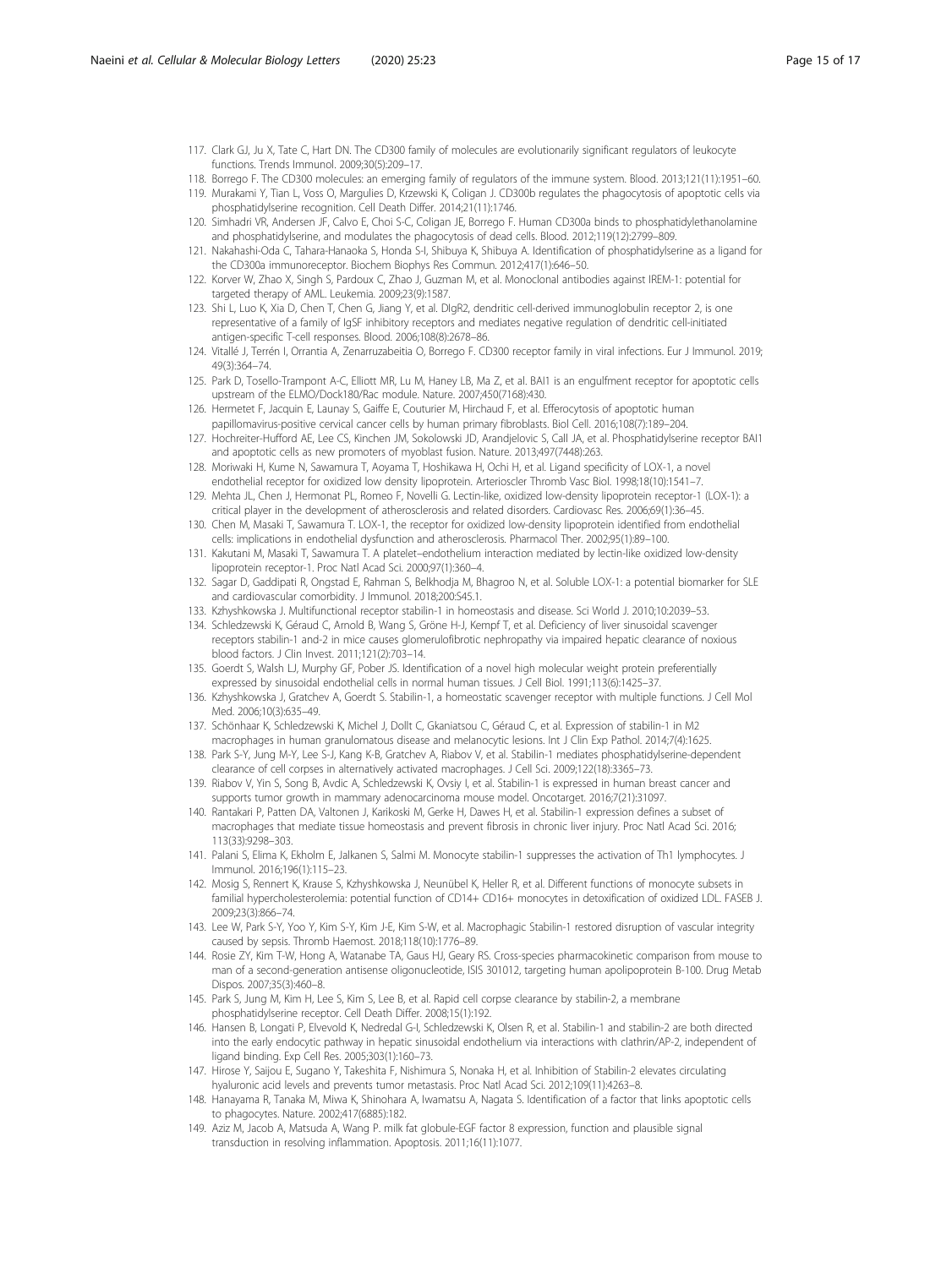- <span id="page-15-0"></span>150. Abe T, Shin J, Hosur K, Udey MC, Chavakis T, Hajishengallis G. Regulation of osteoclast homeostasis and inflammatory bone loss by MFG-E8. J Immunol. 2014;193(3):1383–91.
- 151. Ooishi T, Nadano D, Matsuda T, Oshima K. Extracellular vesicle-mediated MFG-E8 localization in the extracellular matrix is required for its integrin-dependent function in mouse mammary epithelial cells. Genes Cells. 2017;22(10):885–99.
- 152. Aziz M, Yang WL, Corbo LM, Chaung WW, Matsuo S, Wang P. MFG-E8 inhibits neutrophil migration through αvβ3 integrin-dependent MAP kinase activation. Int J Mol Med. 2015;36(1):18–28.
- 153. Yamada K, Uchiyama A, Uehara A, Perera B, Ogino S, Yokoyama Y, et al. MFG-E8 drives melanoma growth by stimulating mesenchymal stromal cell-induced angiogenesis and M2 polarization of tumor-associated macrophages. Cancer Res. 2016;76(14):4283–92.
- 154. Jinushi M, Sato M, Kanamoto A, Itoh A, Nagai S, Koyasu S, et al. Milk fat globule epidermal growth factor–8 blockade triggers tumor destruction through coordinated cell-autonomous and immune-mediated mechanisms. J Exp Med. 2009; 206(6):1317–26.
- 155. Sun G, Liu J, Xia G, Zhang L, Li Y, Zhou Z, et al. Reduced serum milk fat globule-epidermal growth factor 8 (MFG-E8) concentrations are associated with an increased risk of microvascular complications in patients with type 2 diabetes. Clin Chim Acta. 2017;466:201–6.
- 156. Yamaguchi H, Takagi J, Miyamae T, Yokota S, Fujimoto T, Nakamura S, et al. Milk fat globule EGF factor 8 in the serum of human patients of systemic lupus erythematosus. J Leukoc Biol. 2008;83(5):1300–7.
- 157. Albus E, Sinningen K, Winzer M, Thiele S, Baschant U, Hannemann A, et al. Milk fat globule-epidermal growth factor 8 (MFG-E8) is a novel anti-inflammatory factor in rheumatoid arthritis in mice and humans. J Bone Miner Res. 2016;31(3): 596–605.
- 158. Yamaguchi H, Fujimoto T, Nakamura S, Ohmura K, Mimori T, Matsuda F, et al. Aberrant splicing of the milk fat globule-EGF factor 8 (MFG-E8) gene in human systemic lupus erythematosus. Eur J Immunol. 2010;40(6):1778–85.
- 159. Miksa M, Wu R, Dong W, Komura H, Amin D, Ji Y, et al. Immature dendritic cell-derived exosomes rescue septic animals via milk fat globule epidermal growth factor VIII. J Immunol. 2009;183(9):5983–90.
- 160. Ait-Oufella H, Kinugawa K, Zoll J, Simon T, Boddaert J, Heeneman S, et al. CLINICAL PERSPECTIVE. Circulation. 2007; 115(16):2168–77.
- 161. Nikpay M, Goel A, Won H-H, Hall LM, Willenborg C, Kanoni S, et al. A comprehensive 1000 genomes–based genomewide association meta-analysis of coronary artery disease. Nat Genet. 2015;47(10):1121.
- 162. Morizono K, Chen IS. Role of phosphatidylserine receptors in enveloped virus infection. J Virol. 2014;88(8):4275–90.
- 163. Fadok VA, Bratton DL, Rose DM, Pearson A, Ezekewitz RAB, Henson PM. A receptor for phosphatidylserine-specific clearance of apoptotic cells. Nature. 2000;405(6782):85.
- 164. Yang H, Chen Y-Z, Zhang Y, Wang X, Zhao X, Godfroy JI III, et al. A lysine-rich motif in the phosphatidylserine receptorPSR-1 mediates recognition and removal of apoptotic cells. Nat Commun. 2015;6:5717.
- 165. Mitchell JE, Cvetanovic M, Tibrewal N, Patel V, Colamonici OR, Li MO, et al. The presumptive phosphatidylserine receptor is dispensable for innate anti-inflammatory recognition and clearance of apoptotic cells. J Biol Chem. 2006;281(9):5718–25.
- 166. Hoffmann PR, Kench JA, Vondracek A, Kruk E, Daleke DL, Jordan M, et al. Interaction between phosphatidylserine and the phosphatidylserine receptor inhibits immune responses in vivo. J Immunol. 2005;174(3):1393–404.
- 167. Hisatomi T, Sakamoto T, Sonoda K-H, Tsutsumi C, Qiao H, Enaida H, et al. Clearance of apoptotic photoreceptors: elimination of apoptotic debris into the subretinal space and macrophage-mediated phagocytosis via phosphatidylserine receptor and integrin αvβ3. Am J Pathol. 2003;162(6):1869–79.
- 168. Wautier J-L, Wautier M-P. Molecular basis of erythrocyte adhesion to endothelial cells in diseases. Clin Hemorheol Microcirc. 2013;53(1-2):11–21.
- 169. Böse J, Gruber AD, Helming L, Schiebe S, Wegener I, Hafner M, et al. The phosphatidylserine receptor has essential functions during embryogenesis but not in apoptotic cell removal. J Biol. 2004;3(4):15.
- 170. Taung W-L, Wu J-L, Hong J-R. The role of PSR in zebrafish (Danio rerio) at early embryonic development. Recent Advances in Zebrafish Researches: IntechOpen; 2018.
- 171. Atkin-Smith GK, Poon IK. Disassembly of the dying: mechanisms and functions. Trends Cell Biol. 2017;27(2):151–62.
- 172. Klose RJ, Kallin EM, Zhang Y. JmjC-domain-containing proteins and histone demethylation. Nat Rev Genet. 2006;7(9):715.
- 173. Webby CJ, Wolf A, Gromak N, Dreger M, Kramer H, Kessler B, et al. Jmjd6 catalyses lysyl-hydroxylation of U2AF65, a protein associated with RNA splicing. Science. 2009;325(5936):90–3.
- 174. Unoki M, Masuda A, Dohmae N, Arita K, Yoshimatsu M, Iwai Y, et al. Lysyl 5-hydroxylation, a novel histone modification, by Jumonji domain containing 6 (JMJD6). J Biol Chem. 2013;288(9):6053–62.
- 175. Wang F, He L, Huangyang P, Liang J, Si W, Yan R, et al. JMJD6 promotes colon carcinogenesis through negative regulation of p53 by hydroxylation. PLoS Biol. 2014;12(3):e1001819.
- 176. Liu W, Ma Q, Wong K, Li W, Ohgi K, Zhang J, et al. Brd4 and JMJD6-associated anti-pause enhancers in regulation of transcriptional pause release. Cell. 2013;155(7):1581–95.
- 177. Chang B, Chen Y, Zhao Y, Bruick RK. JMJD6 is a histone arginine demethylase. Science. 2007;318(5849):444–7.
- 178. Tibrewal N, Liu T, Li H, Birge RB. Characterization of the biochemical and biophysical properties of the phosphatidylserine receptor (PS-R) gene product. Mol Cell Biochem. 2007;304(1-2):119–25.
- 179. Wan J, Xu W, Zhan J, Ma J, Li X, Xie Y, et al. PCAF-mediated acetylation of transcriptional factor HOXB9 suppresses lung adenocarcinoma progression by targeting oncogenic protein JMJD6. Nucleic Acids Res. 2016;44(22):10662–75.
- 180. Lee YF, Miller LD, Chan XB, Black MA, Pang B, Ong CW, et al. JMJD6 is a driver of cellular proliferation and motility and a marker of poor prognosis in breast cancer. Breast Cancer Res. 2012;14(3):3001.
- 181. Prasad YD, Sonia S, Balvinder S, Charan CR. Advanced glycation end products: A review. Sch Acad J Biosci. 2013;45: 2185–97.
- 182. Ramasamy R, Yan SF, Schmidt AM. Receptor for AGE (RAGE): signaling mechanisms in the pathogenesis of diabetes and its complications. Ann N Y Acad Sci. 2011;1243(1):88–102.
- 183. Kay AM, Rushing B, Simpson C, Stewart J Jr. AGE/RAGE Signaling in Diabetes-Mediated Vascular Calcification in Vascular Smooth Muscle Cells. FASEB J. 2017;31(1\_supplement):1017.1.
- 184. P-c C, C-n H, C-c H, M-c Y, Guo Y-r. Association of dietary AGEs with circulating AGEs, glycated LDL, IL-1α and MCP-1 levels in type 2 diabetic patients. Eur J Nutr. 2010;49(7):429–34.